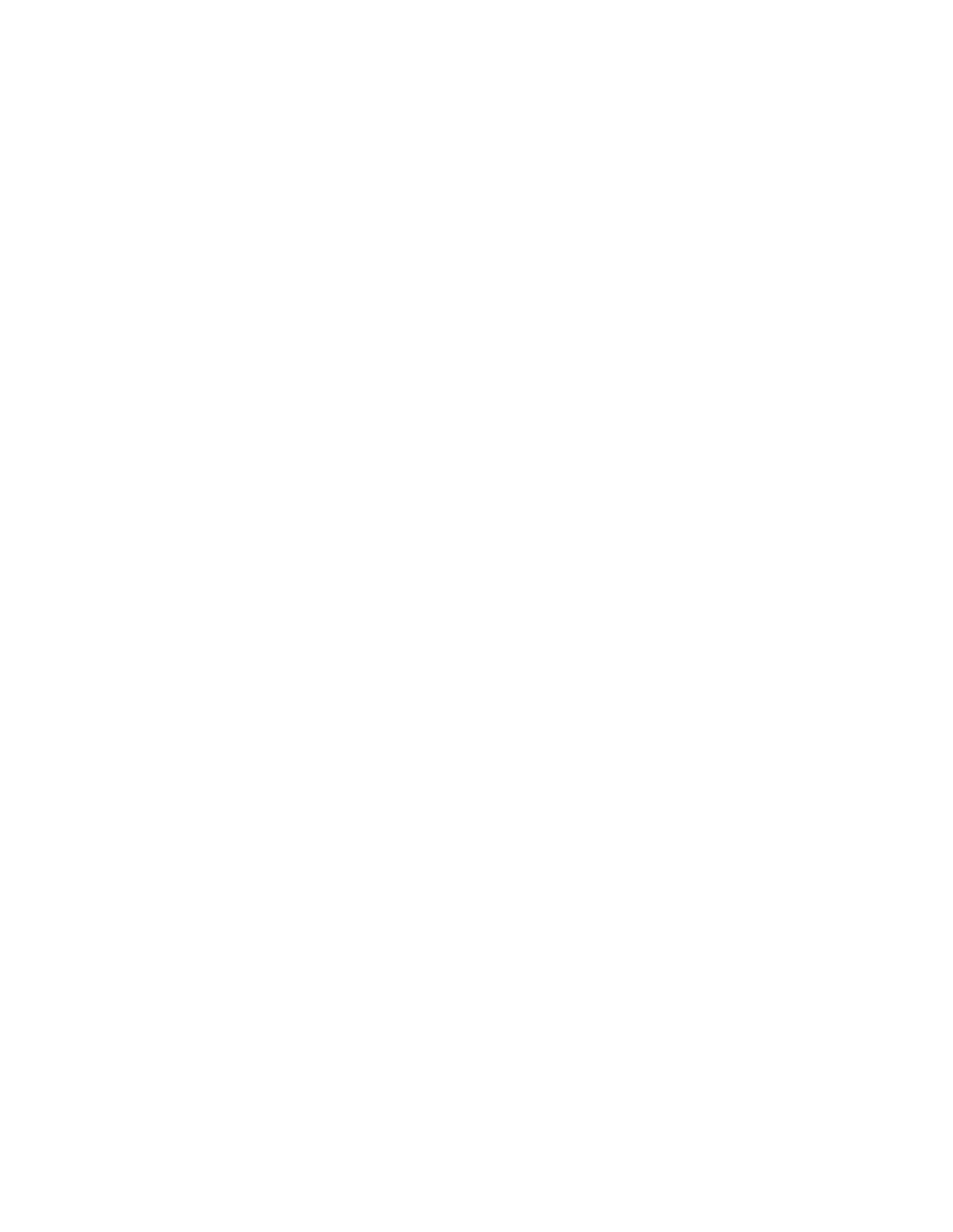

# ROYAL CANADIAN AIR CADETS

# PROFICIENCY LEVEL TWO



INSTRUCTIONAL GUIDE

# SECTION 1

# EO M230.01 – DISCUSS AIRCRAFT FLOWN DURING WWI AND WWII

Total Time: 30 min

# PREPARATION

## PRE-LESSON INSTRUCTIONS

Resources needed for the delivery of this lesson are listed in the lesson specification located in A-CR-CCP-802/PG-001, Chapter 4. Specific uses for said resources are identified throughout the Instructional Guide within the TP for which they are required.

Review the lesson content and become familiar with the material prior to delivering the lesson.

Create presentation slides or handouts of all the figures located at Annex A.

## PRE-LESSON ASSIGNMENT

N/A.

# APPROACH

An interactive lecture was chosen for this lesson to present background material to the cadets and to promote an interest in aircraft flown during WWI and WWII.

# INTRODUCTION

## REVIEW

N/A.

## **OBJECTIVES**

By the end of this lesson the cadet shall be expected to discuss aircraft flown during WWI and WWII, the Battle of the Atlantic, the Battle of Britain and the aircraft flown during those conflicts.

## **IMPORTANCE**

It is important for cadets to know about the aircraft flown in WWI and WWII so that they can better understand Canada's role during these conflicts and to understand the meaning of the parades used to commemorate the fallen men and women who gave their lives during these conflicts.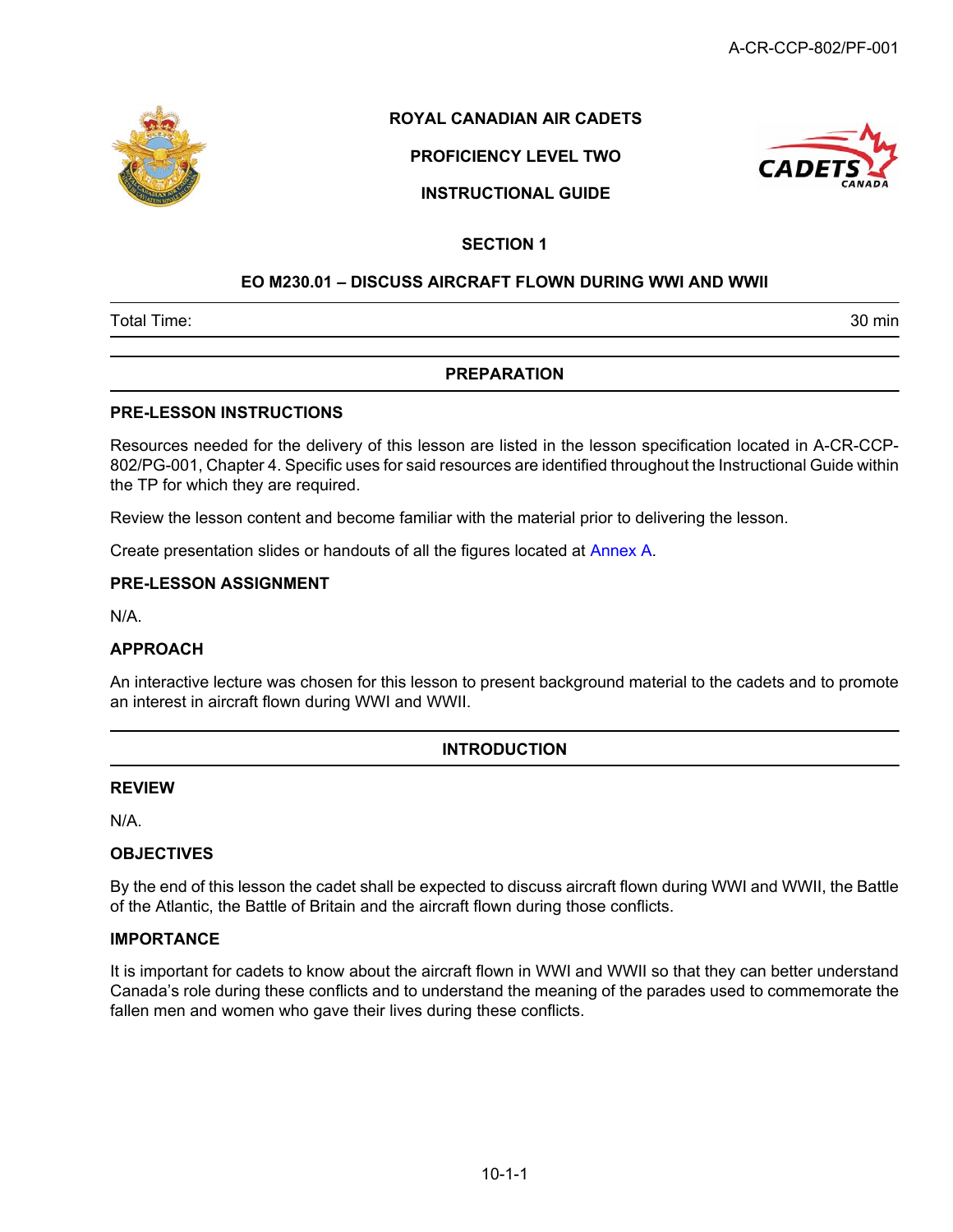Teaching Point 1 **Teaching Point 1 Discuss Aircraft Flown During WWI** 

Time: 5 min Method: Interactive Lecture Companies and Method: Interactive Lecture

# AIRCRAFT FLOWN DURING WWI

# Sopwith Triplane

- The Sopwith Triplane was a single-seater Triplane fighter aircraft used by the British in WWI.
- It was nicknamed the Tripe or the Tripehound.
- The Triplane was a successful attempt to produce a fighter with outstanding manoeuvrability and excellent visibility for the pilot.
- Even though the Triplane remained in front-line service for less than a year, it was so successful that it inspired several German Triplane designs.
- The all-Canadian B Flight of No. 10 Squadron, equipped with Triplanes, downed 87 enemy aircraft between May and July 1917.
- The all-Canadian B Flight was called the Black Flight because of the black markings of their airplanes. Their aircraft were named: Black Maria, Black Sheep, Black Prince, Black Roger, and Black Death.



Present slide or distribute handouts of Figure 10A-1 to the cadets.

# Bristol F.2B Fighter "Brisfit"

- The versatile Bristol Fighter (B.F.) was a manoeuvrable, heavily armed two-seater biplane.
- One of the most successful fighters of the war, it got off to a poor start during "Bloody April" when it was introduced to the Western Front by the inexperienced pilots and observers of 48 Squadron.
- In the mistaken belief that the aircraft was structurally weak, pilots were instructed to avoid violent manoeuvres during combat.
- Heeding this advice, the pilots of six B.F. 2B fighters encountered Manfred von Richthofen (The Red Baron) and his flight of five Albatros D.III near Douai (northern France). In a fight that lasted almost 30 minutes, four Bristol Fighters were shot down.



Present slide or distribute handouts of Figure 10A-2 to the cadets.

# CONFIRMATION OF TEACHING POINT 1

# **QUESTIONS**

Q1. What type of aircraft was the Sopwith Triplane?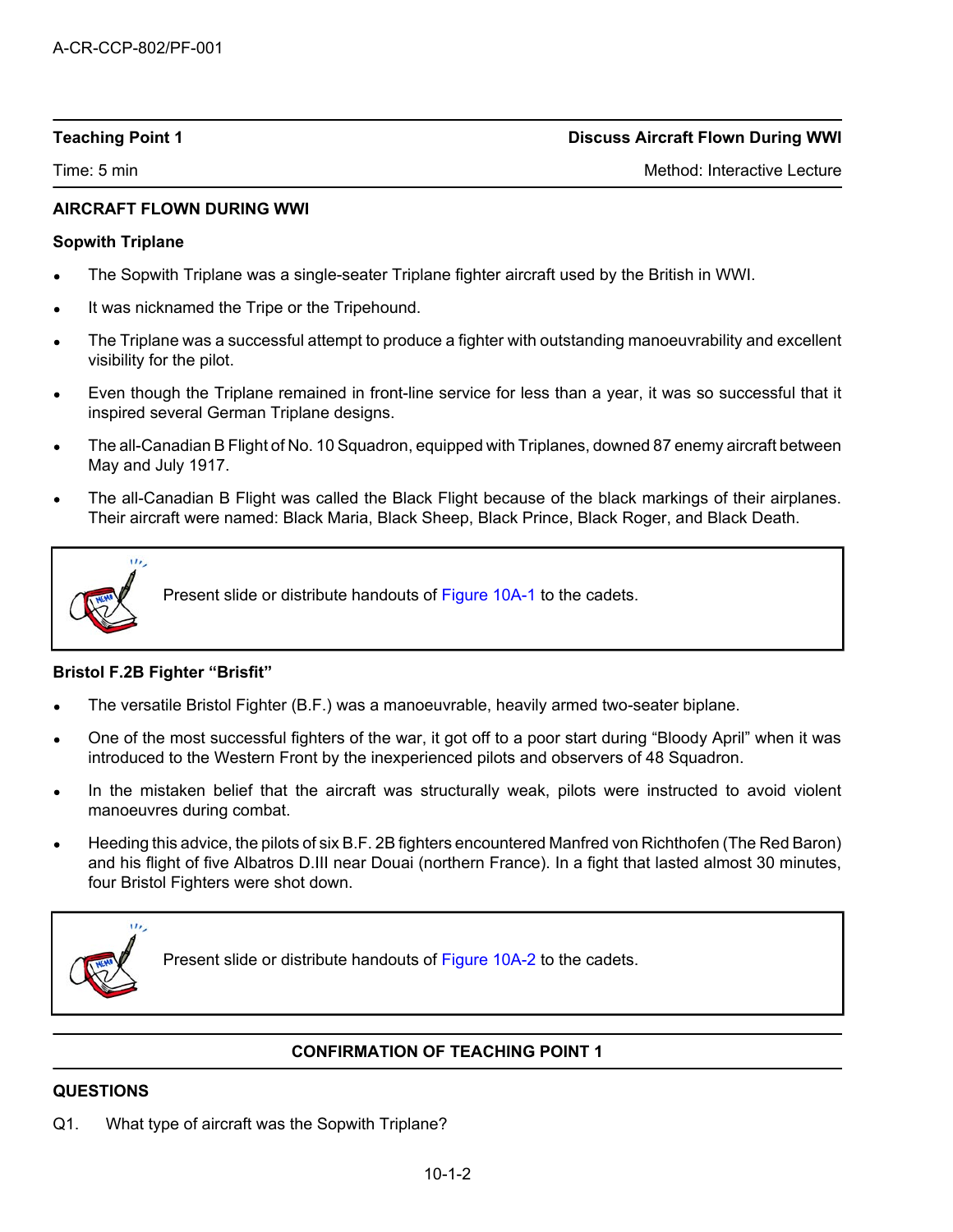- Q2. What were the names of the aircraft in the Black Flight?
- Q3. What plane was the most successful fighter of the war?

## ANTICIPATED ANSWERS

- A1. The Sopwith Triplane was a single-seater Triplane fighter aircraft used by the British in World War I.
- A2. Black Maria, Black Sheep, Black Prince, Black Roger, and Black Death.
- A3. The Bristol F. 2B Fighter was the most successful fighter of the war.

| <b>Teaching Point 2</b> | Discuss the Importance of the Battle of the Atlantic |
|-------------------------|------------------------------------------------------|
| Time: 5 min             | Method: Interactive Lecture                          |

## DURATION OF THE BATTLE

- The Battle of the Atlantic began on the first day of the war in Europe on September 1, 1939 and continued until May 8, 1945.
- It was the longest campaign of WWII, an extremely bloody one, and the single battle on which the whole outcome of the war depended.
- Only with the delivery of massive North American resources to Britain and Europe could the Allies defeat Hitler's Germany, the most powerful of the Axis nations.
- For six long years the Canadian Navy was one of the principle contenders in what was to be known as  $\bullet$ the "Battle of the Atlantic."
- Beginning the war with a mere 13 vessels and 3000 men, the Royal Canadian Navy ended the Battle of the Atlantic with 373 fighting ships and over 90 000 men.
- Bridging the Atlantic was the key to strategic supply. To transport as many men and goods as possible, it was necessary to organize and control ship movements and protect ships from enemy attack. Therefore, convoys were formed to regulate ship movements and more effectively provide escorts both by sea and air.
- It was in maintaining the Atlantic lifeline through convoy protection that Canadian seamen and airmen played an increasing vital role.
- The RCAF had been flying patrols from Newfoundland since 1939 and the first Maritime patrol squadron had been stationed at Gander since 1940. It now provided air support to the Newfoundland Escort Force. In the eastern Atlantic region, the convoys were guarded by the RAF Coastal Command which included RCAF squadrons. Thus flying from both sides of the Atlantic and from Iceland, aircraft patrolled the entire route except for a gap of about 483 km in mid-ocean.
- More and more Canadian seamen were crossing the Atlantic to engage in battle closer to the enemy. As they returned to British waters, men of both the Canadian Navy and Air Force showed the benefits of training and hard experience.

# ALLIED FORCES AND AXIS POWERS

The Battle of the Atlantic was a struggle between the Allied and Axis powers (mainly Britain and Germany) for control of the sea routes between the Americas, Europe and Africa.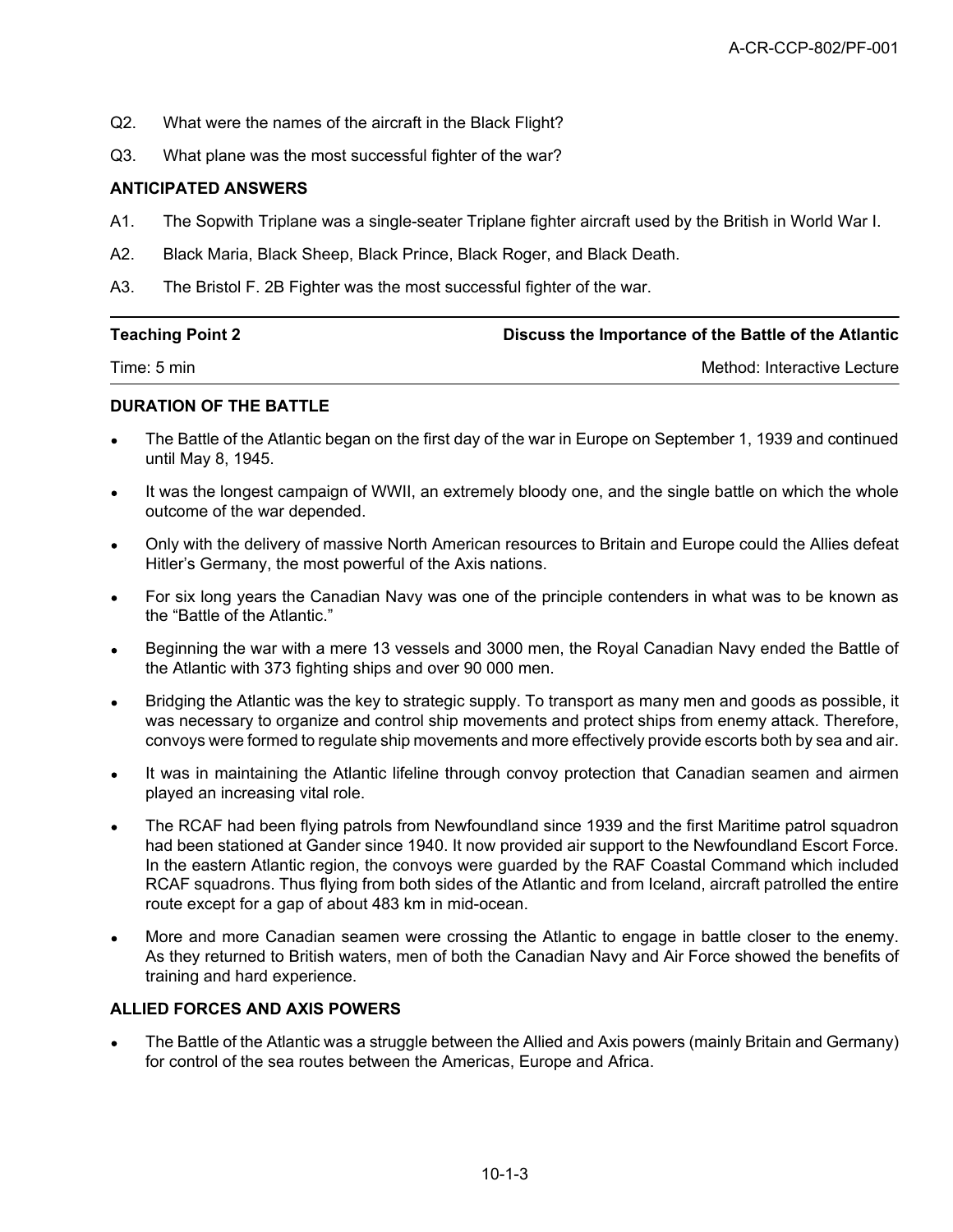- From the very onset of hostilities, Britain faced a second threat to her survival. This menace came from  $\bullet$ the sea as Germany was determined to starve the British people into submission by destroying their sea communications and cutting them off from overseas supplies.
- Gaining control of the entire coast of Europe from Narvik, Norway to the Pyrenees Mountains in France and Spain, the Germans set out from every harbour and airfield in western Europe to cut the lifelines to Britain.
- During the six years of the Battle of the Atlantic, the Axis powers lost over 700 U-boats and 32 000 seamen, and the Allied powers lost more than 3000 ships and 40 000 seamen. The vast majority of the Allied losses were merchant ships and the civilian seamen and passengers who sailed in them.

# CONFIRMATION OF TEACHING POINT 2

## QUESTIONS

- Q1. What were the dates of the Battle of the Atlantic?
- Q2. Who was the struggle between?
- Q3. How many ships and people were lost in the struggle?

## ANTICIPATED ANSWERS

- A1. The Battle of the Atlantic began on the first day of the war in Europe on September 1, 1939 and continued until May 8, 1945.
- A2. The Battle of the Atlantic was a struggle between the Allied and Axis powers (mainly Britain and Germany) for control of the sea routes between the Americas, Europe and Africa.
- A3. During the six years of the Battle of the Atlantic, the Axis powers lost over 700 U-boats and 32 000 seamen, and the Allied powers lost more than 3000 ships and 40 000 seamen. The vast majority of the Allied losses were merchant ships and the civilian seamen and passengers who sailed in them.

## Teaching Point 3 Discuss the Aircraft Flown During the Battle of the Atlantic

Time: 5 min Method: Interactive Lecture Company of Time: 5 min Method: Interactive Lecture

# AIRCRAFT FLOWN

## B-24 Liberator Bombers

- The B-24 Liberator was a ten-seat long-range bomber/reconnaissance aircraft.  $\bullet$
- An unsung hero of the Allied war effort, the B-24 Liberator was actually produced in greater numbers than  $\bullet$ any other U.S. aircraft during WWII.
- First flown on December 29, 1939, the Consolidated Aircraft Corporation's B-24 Liberator came along more than four years after the famous and popular Boeing B-17 Flying Fortress, and showed somewhat improved range and payload capabilities over the Fortress.
- The Liberator is best known for the daring long-range raids on the oilfields of Ploesti, Romania in 1942  $\bullet$ and 1943 and for its effectiveness as a submarine hunter.
- Though instrumental in both the European and Pacific theatres, the B-24's long-range capabilities were  $\bullet$ particularly effective in the vastness of the Pacific where it excelled as a bomber, reconnaissance platform and as a supply transport.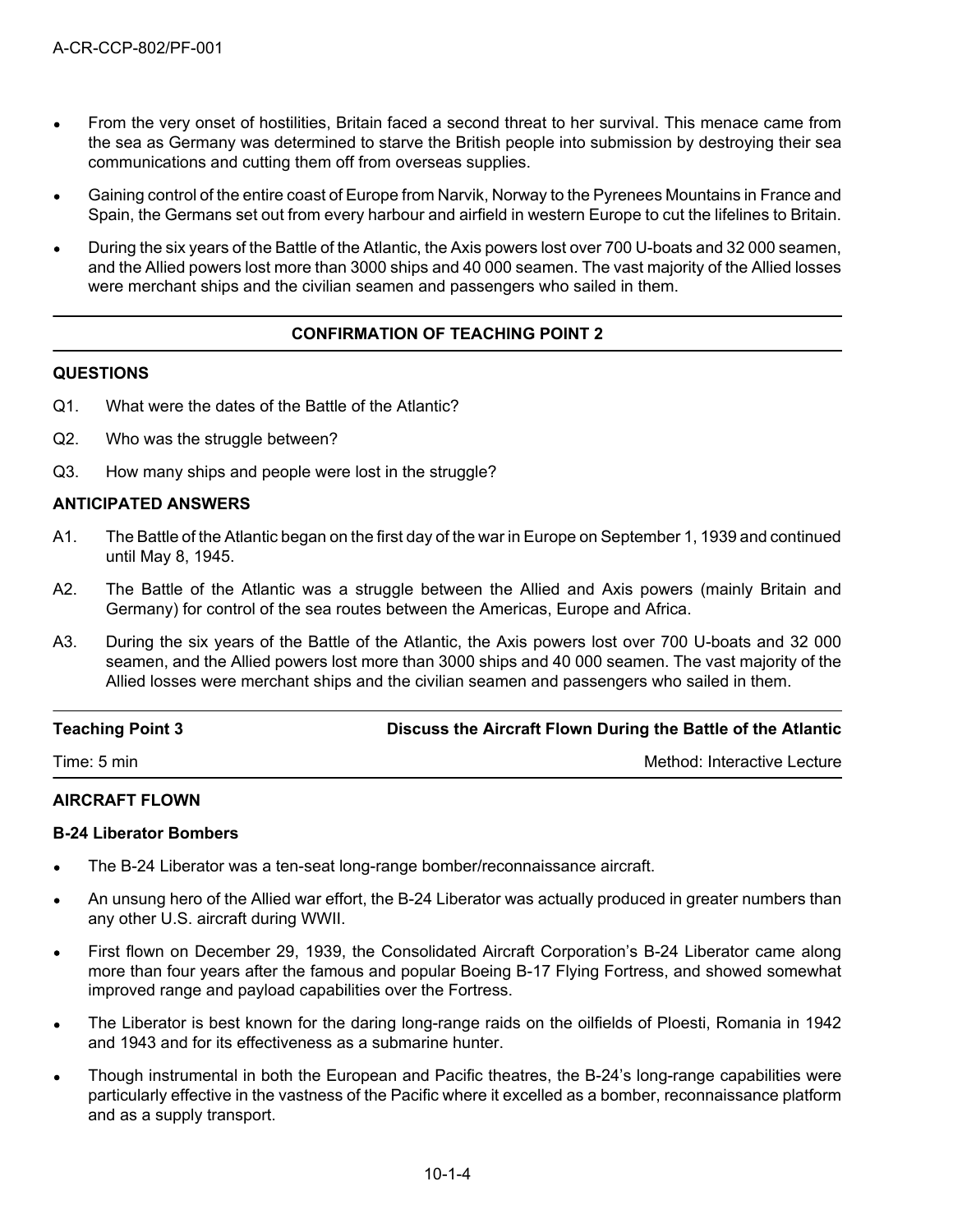

Present slide or distribute handouts of Figure 10A-3 to the cadets.

# Curtiss Kittyhawk Mk.1 Fighter-Bomber

- The Curtiss Kittyhawk Mk.1 served initially at Dartmouth, Nova Scotia where it was the only fighter unit available for east coast defence, and subsequentially transferred to Annette Island, Alaska as part of the RCAF reinforcement for the USAAF.
- The pilots made the 644 km trip by air the first fighter unit to fly from coast to coast.
- The Kittyhawk Mk.1 served with the RCAF from October 9, 1941 to December 16, 1946 before being struck off strength. However, they were used predominantly in the home air defence role, which was reduced during the latter portion of the war.
- The Kittyhawk Mk.1 mounted four .50 cal. machine guns in the wings and had shackles under the fuselage  $\bullet$ for a 52 U.S. gallon drop tank or a 136-227 kg bomb.
- Racks on the outer wings could also carry six nine kg bombs.



Present slide or distribute handouts of Figure 10A-4 to the cadets.

# CONFIRMATION OF TEACHING POINT 3

## QUESTIONS

- Q1. What type of plane was the B-24 Liberator?
- Q2. What is the B-24 Liberator best known for?
- Q3. What were the dates the Kittyhawk served with the RCAF?

## ANTICIPATED ANSWERS

- A1. The B-24 Liberator was a ten-seat long-range bomber/reconnaissance aircraft.
- A2. The Liberator is best known for the daring long-range raids on the oilfields of Ploesti, Romania in 1942 and 1943 and for its effectiveness as a submarine hunter.
- A3. The Kittyhawk Mk.1 served with the RCAF from October 9, 1941 to December 16, 1946 before being struck off strength.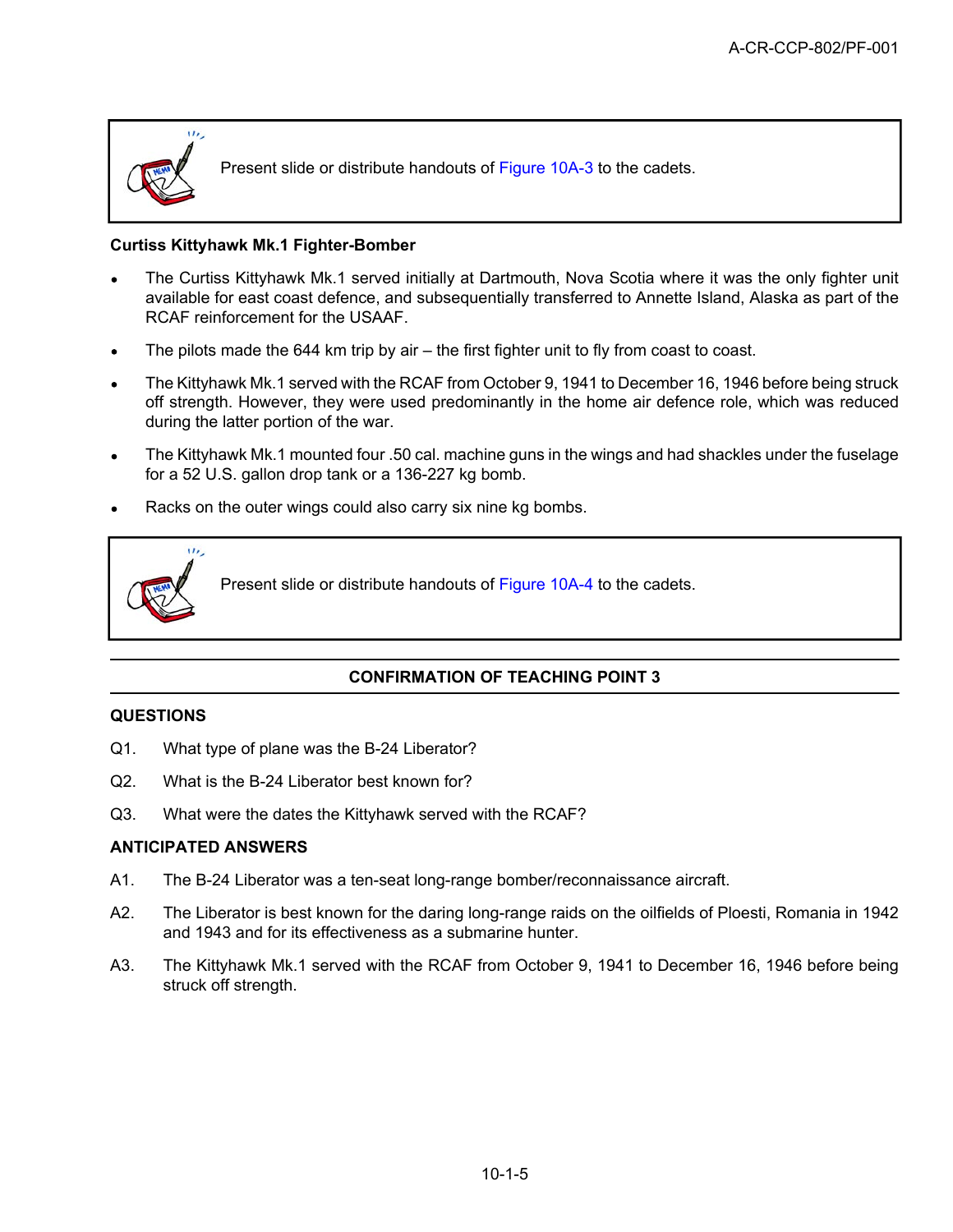# Teaching Point 4 Discuss the Importance of the Battle of Britain

Time: 5 min Method: Interactive Lecture Companies and Method: Interactive Lecture

# DURATION OF THE BATTLE

- The Battle of Britain was fought from August 8, 1940 until October 31, 1940.
- The Battle of Britain was the first major battle to be fought wholly in the air, with both sides having roughly  $\bullet$ the same number of fighter aircraft.
- It was the largest and most sustained bombing campaign yet attempted and the first real test of the strategic bombing theories that had emerged since the previous World War.
- The battle can be roughly divided into four phases:
	- July 10–August 11: Kanalkampf, the Channel battles,  $\circ$
	- August 8–August 23: Adlerangriff, the early assault against the coastal airfields,  $\circ$
	- August 24–September 6: the Luftwaffe targets the airfields the critical phase of the battle;  $\Omega$
	- $\circ$ September 7 onward: the day attacks switch to British towns and cities.
- The Battle of Britain marked the first time that the Nazis were stopped and that air superiority became clearly seen as the key to the war. Though the battle was small in the number of combatants and casualties, had the Germans won, the war would have taken a very different path.
- The British victory marked the first failure of Hitler's war machine.
- The Royal Air Force lost 375 pilots and 358 pilots were wounded.

# ALLIED FORCES AND AXIS POWERS

- The Battle of Britain was between the United Kingdom and Germany and Italy.
- The Battle of Britain is the name commonly given to the attempt by the German Luftwaffe, as part of  $\bullet$ German Blitzkrieg tactics, to gain air superiority over the Royal Air Force (RAF), before a planned sea and airborne invasion of Britain (Operation Sealion).
- Neither Hitler nor the German Wehrmacht believed it possible to carry out a successful amphibious assault on the British Isles until the RAF had been neutralized.
- Secondary objectives were to destroy aircraft production and ground infrastructure, to attack areas of political significance, and to terrorize the British people with the intent of intimidating them into seeking an armistice or surrender.
- The RAF roll of honour for the Battle of Britain recognizes 510 overseas pilots as flying at least one  $\bullet$ authorized operational mission with an eligible unit of the Royal Air Force or Fleet Air Arm between July 10 and October 31, 1940. This included pilots from Poland, New Zealand, Canada, Czechoslovakia, Belgium, Australia, South Africa, France, Ireland, the United States of America, Jamaica, Palestine and Southern Rhodesia (Zimbabwe).
- The highest scoring unit during the Battle of Britain is remarkably the No. 303 Polish Fighter Squadron.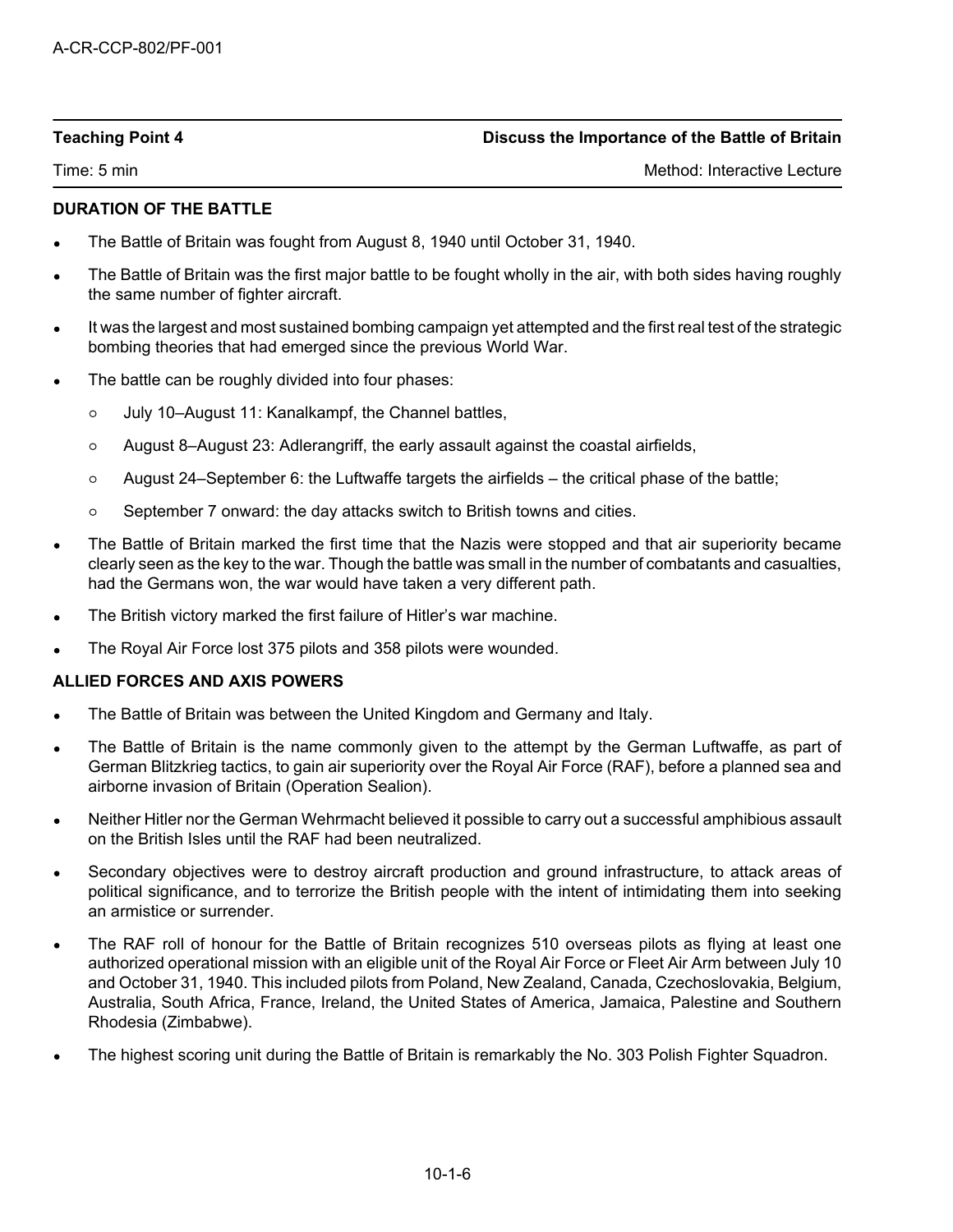# CONFIRMATION OF TEACHING POINT 4

## QUESTIONS

- Q1. What were the dates of the Battle of Britain?
- Q2. Who was the battle between?
- Q3. What were two of the other countries involved in the Battle of Britain?

## ANTICIPATED ANSWERS

- A1. The Battle of Britain was fought from August 8, 1940 until October 31, 1940.
- A2. The Battle of Britain was between the Allied Forces and Axis powers.
- A3. Poland, New Zealand, Canada, Czechoslovakia, Belgium, Australia, South Africa, France, Ireland, the United States of America, Jamaica, Palestine and Southern Rhodesia (Zimbabwe).

Teaching Point 5 Discuss the Aircraft Flown During the Battle of Britain

# Time: 5 min Method: Interactive Lecture Communication of the Method: Interactive Lecture

## HAWKER HURRICANE MARK I

- The Hawker Hurricane Mark I was a single-seater fighter with a Rolls-Royce Merlin engine.
- It was a low-wing all-metal cantilever monoplane armed with eight Browning machine-guns four in each wing set to fire forward outside the airscrew disc.
- The maximum speed was 539 km/h.
- The Hurricane was regarded as less 'twitchy' than the Spitfire and provided a more stable gun platform.
- The RAF's preferred tactic was, if possible, to deploy the Hurricane's awesome fire power against formations of less-agile bombers and to set up the Spitfires against fighter escorts waiting to pounce from a higher altitude.



Present slide or distribute handouts of Figure 10A-5 to the cadets.

# THE SPITFIRE MARK 1

- The Spitfire Mark 1 was a similar single-seater fighter with a Rolls-Royce Merlin engine.
- It was a low-wing all-metal cantilever monoplane armed with eight Browning machine-guns four in each wing set to fire forward outside the airscrew disc.
- The Spitfire's one-piece sliding moulded canopy gave the best visibility, the pilot having a better chance of spotting an enemy.
- The maximum speed was 589 km/h.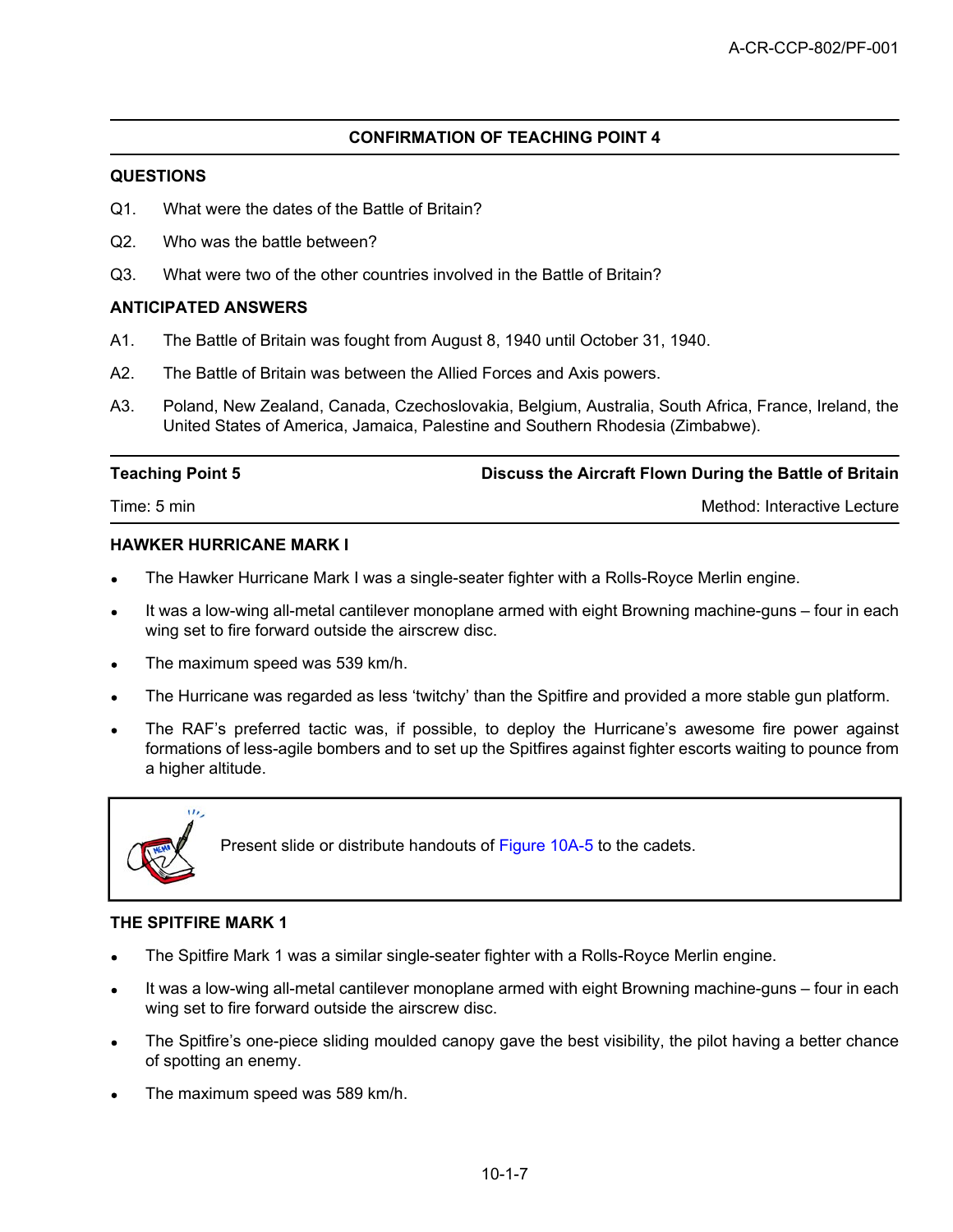# QUALITIES OF BOTH AIRCRAFTS

- In both these aircrafts the armour in the front and back protected the pilot.
- The Spitfire and Hurricane would out-turn the Bf-109E or Emil (German Aircraft) because the Bf-109 pilots  $\bullet$ were afraid to push the plane to its limits due to the fact that the Bf-109 did not give the pilot any warning that it was going to stall, unlike the Spitfire and Hurricane, which gave the pilot plenty of warning that the plane was about to stall by shaking violently.
- Both the Spitfire and Hurricane were slower in a power dive and had the drawback of being equipped with a float-type carburetor, which cut out under negative g-forces.
- Both the RAF fighters were easy to fly and forgiving with both rough handling and novice pilots.
- The Hurricane was a superbly steady gun platform and the closely clustered .303 machine guns in each wing proved very destructive.
- A drawback to the Hurricane was the presence of a fuel tank just behind the cockpit firewall, which could catch fire and within a few seconds severely burn the pilot before he managed to bail out.



Present slide or distribute handouts of Figure 10A-6 to the cadets.

# CONFIRMATION OF TEACHING POINT 5

# **QUESTIONS**

- Q1. What was the maximum speed of the Hawker Hurricane?
- Q2. What was the maximum speed of the Spitfire Mark 1?
- Q3. What was a drawback to the Hurricane?

## ANTICIPATED ANSWERS

- A1. The maximum speed of the Hawker Hurricane was 539 km/h.
- A2. The maximum speed of the Spitfire Mark 1 was 589 km/h.
- A3. A drawback to the Hurricane was the presence of a fuel tank just behind the cockpit firewall, which could catch fire and within a few seconds severely burn the pilot before he managed to bail out.

# END OF LESSON CONFIRMATION

## **QUESTIONS**

- Q1. What were the nicknames of the Sopwith Triplane?
- Q2. What was the longest campaign of WWII?
- Q3. Which plane was less twitchy than the Spitfire?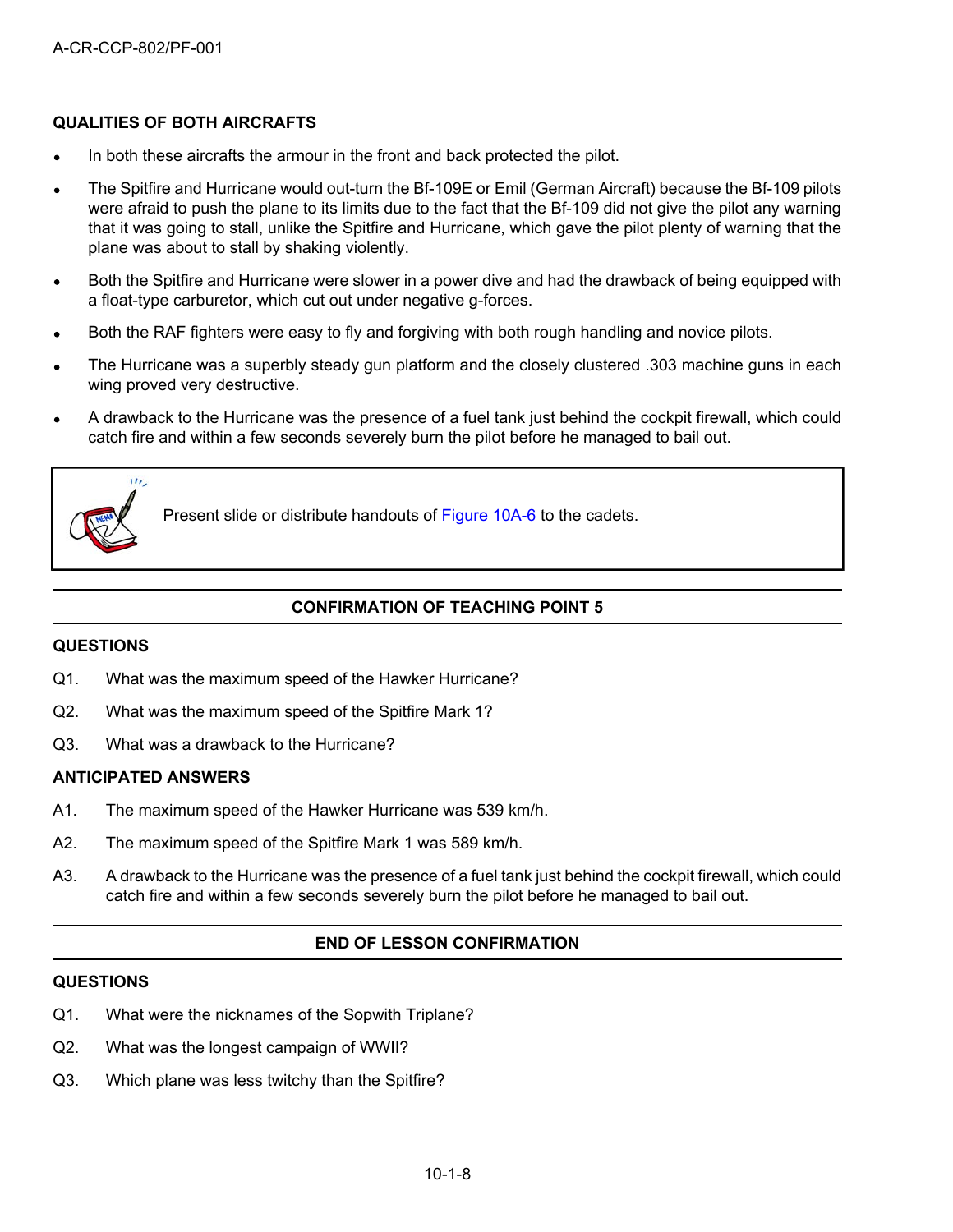# ANTICIPATED ANSWERS

- A1. The Tripe or the Tripehound.
- A2. The Battle of Britain was the longest campaign.
- A3. The Hawker Hurricane.

# **CONCLUSION**

## HOMEWORK/READING/PRACTICE

N/A.

## METHOD OF EVALUATION

N/A.

# CLOSING STATEMENT

It is important for cadets to know about the aircraft flown in WWI and WWII so that they can better understand Canada's role during these conflicts and to understand the meaning of the parades used to commemorate the fallen men and women who gave their lives during these conflicts.

# INSTRUCTOR NOTES/REMARKS

If the squadron is participating in the parades listed in TPs 2 and 4 this EO should be conducted prior to the parade dates.

| <b>REFERENCES</b>   |                                                                                                                                                                                                        |
|---------------------|--------------------------------------------------------------------------------------------------------------------------------------------------------------------------------------------------------|
| A3-033              | Canada's Air Force, Aircraft: Historical Aircraft. (2006). Retrieved 20 March 2007, from http://<br>www.airforce.forces.gc.ca/equip/historical/hist_e.asp.                                             |
| A3-038              | VAC Canada Remembers. (1998). The Battle of the Atlantic. Retrieved 19 February 2007, from<br>http://www.vac-acc.gc.ca/remember/sub.cfm?source=history/secondwar/canada2/batat1.                       |
| A3-039              | Canada's Air Force. (2004). World War II - 1939-45. Retrieved 19 February 2007, from http://<br>www.airforce.forces.ca/hist/ww 2 e.asp.                                                                |
| A3-042              | Milberry. L and Halliday. H. (1990). The Royal Canadian Air Force At War 1939-1945. Toronto:<br><b>CANAV Books.</b>                                                                                    |
| C3-078              | Canadian War Museum. (2004). The Invasion Threat to Britain and the Battle of Britain, 1940.<br>Retrieved 16 February 2007, from http://www.warmuseum.ca/cwm/newspapers/operations/<br>Britain e.html. |
| C <sub>3</sub> -079 | Canadian War Museum. (2004). The Battle of the Atlantic. Retrieved 9 February 2007, from http://<br>www.warmuseum.ca/cwm/newspapers/operations/atlantic e.html.                                        |
| $C3-103$            | Ace Pilots. (2007). Legendary Aviators and Aircraft of World War One. Retrieved 26 February<br>2007, from http://www.acepilots.com/wwi/main.html.                                                      |
| C3-122              | The Battle of Britain August-October 1940. (1941). Published by his Majesty's Stationary Office,<br>London: Crown Copyright Reserved.                                                                  |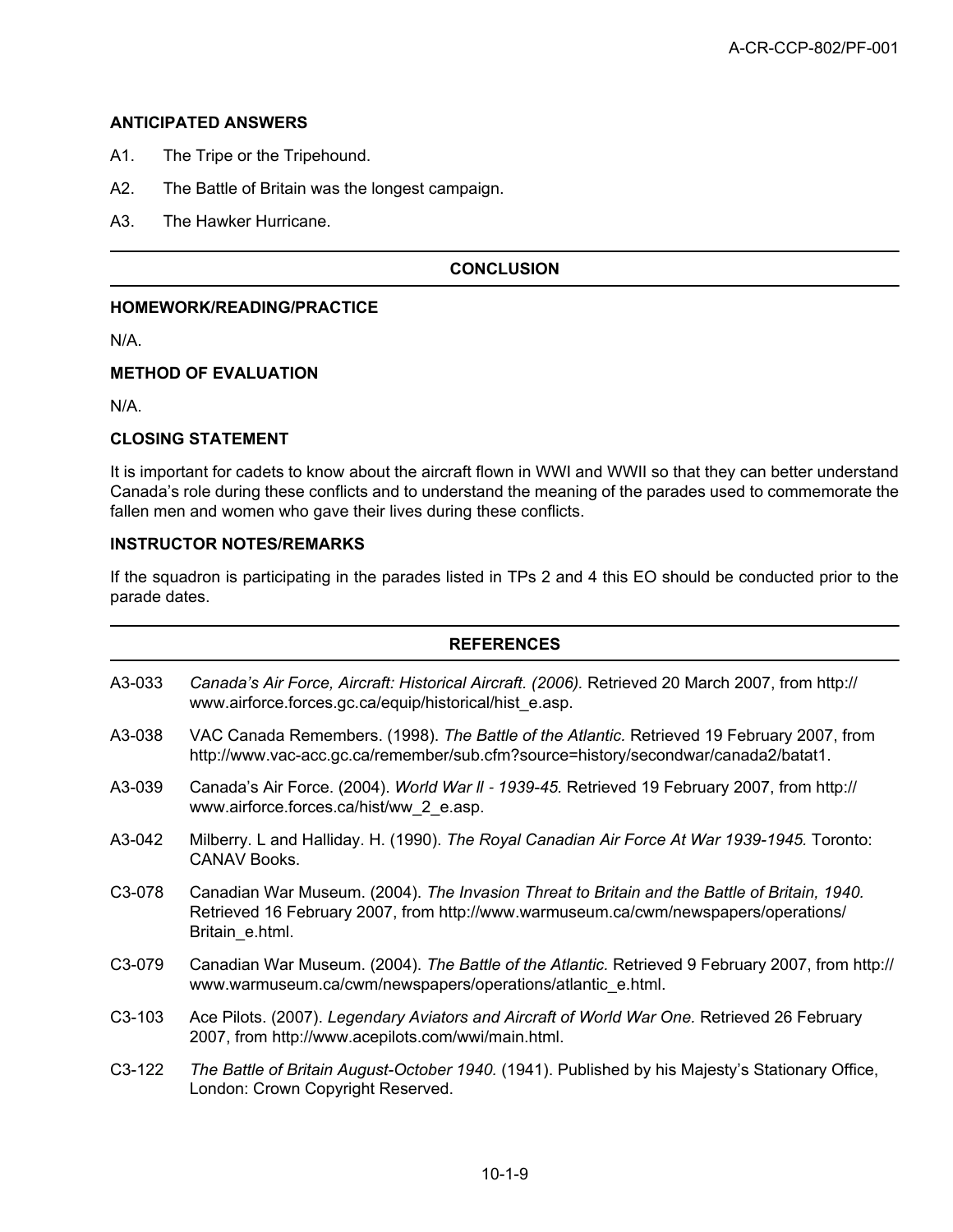- C3-123 The Aviation History On-Line Museum Aviation History. (2006). The Sopwith Triplane. Retrieved 20 March 2007, from http://www.aviation-history.com/sopwith/triplane.html.
- C3-124 Aces and Aircraft of World War I. (2007). The Aerodrome: Bristol F.2b Fighter. Retrieved 20 March 2007, from http://www.theareodrome.com/aircraft/gbritain/bristol\_f2b.php.
- C3-125 Beehive Hockey Photos. (2006). Consolidated B-24 Liberator Bomber. Retrieved 20 March 2007, from http://www.beehivehockey.com/photo\_18liberator.htm.
- C3-129 Spaight, J. M. (1941). The Battle of Britain 1940: The Interceptors Take Off. Strand London: Geoffrey Bles.
- C3-130 Canadian Aviation Museum. (2006). Sopwith Triplane. Retrieved 22 March 2007, from http:// www.aviation.technomuses.ca/collections/artifacts/aircraft/SopwithTriplane.shtml.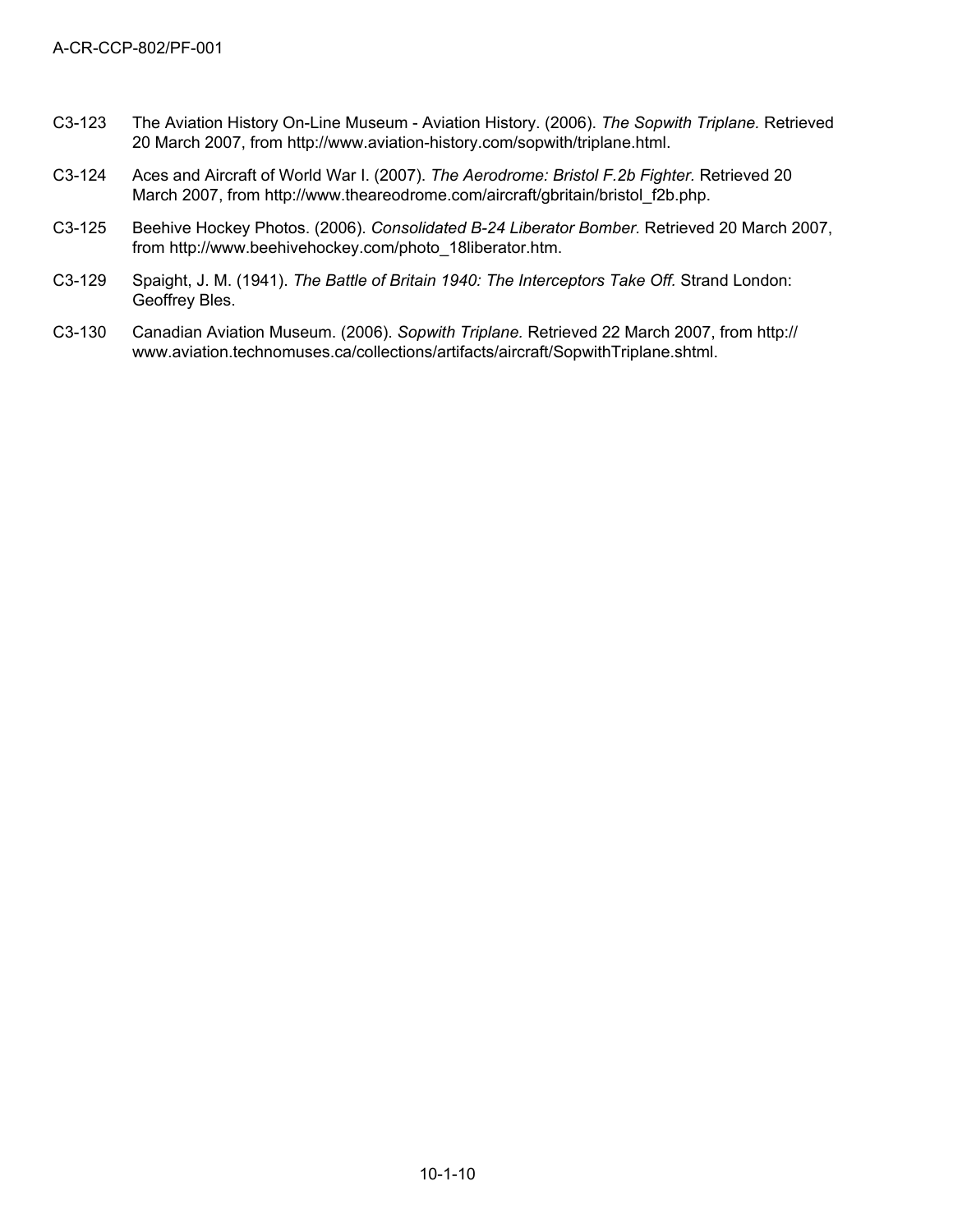

# ROYAL CANADIAN AIR CADETS

PROFICIENCY LEVEL TWO



INSTRUCTIONAL GUIDE

# SECTION 2

# EO M230.02 - DISCUSS SIGNIFICANT EVENTS IN 20<sup>th</sup> CENTURY CANADIAN MILITARY HISTORY

Total Time: 30 min

# PREPARATION

## PRE-LESSON INSTRUCTIONS

Resources needed for the delivery of this lesson are listed in the lesson specification located in A-CR-CCP-802/PG-001, Chapter 4. Specific uses for said resources are identified throughout the Instructional Guide within the TP for which they are required.

Review the lesson content and become familiar with the material prior to delivering the lesson.

Create presentation slides or handouts of all the figures located at Annex B.

## PRE-LESSON ASSIGNMENT

N/A.

# APPROACH

An interactive lecture was chosen for this lesson to present background material to the cadets and promote an interest in aircraft flown during significant events in history.

# INTRODUCTION

## REVIEW

N/A.

## **OBJECTIVES**

By the end of this lesson the cadet shall be expected to discuss Armistice Day (Remembrance Day) and D-Day and the planes flown during D-Day.

## **IMPORTANCE**

It is important for cadets to know about the aircraft flown during significant events in history like D-Day so that they can better understand Canada's role during this conflict. It is also important for the cadets to understand the meaning of Armistice Day and the parades used to commemorate the fallen men and women who gave their lives during wartime.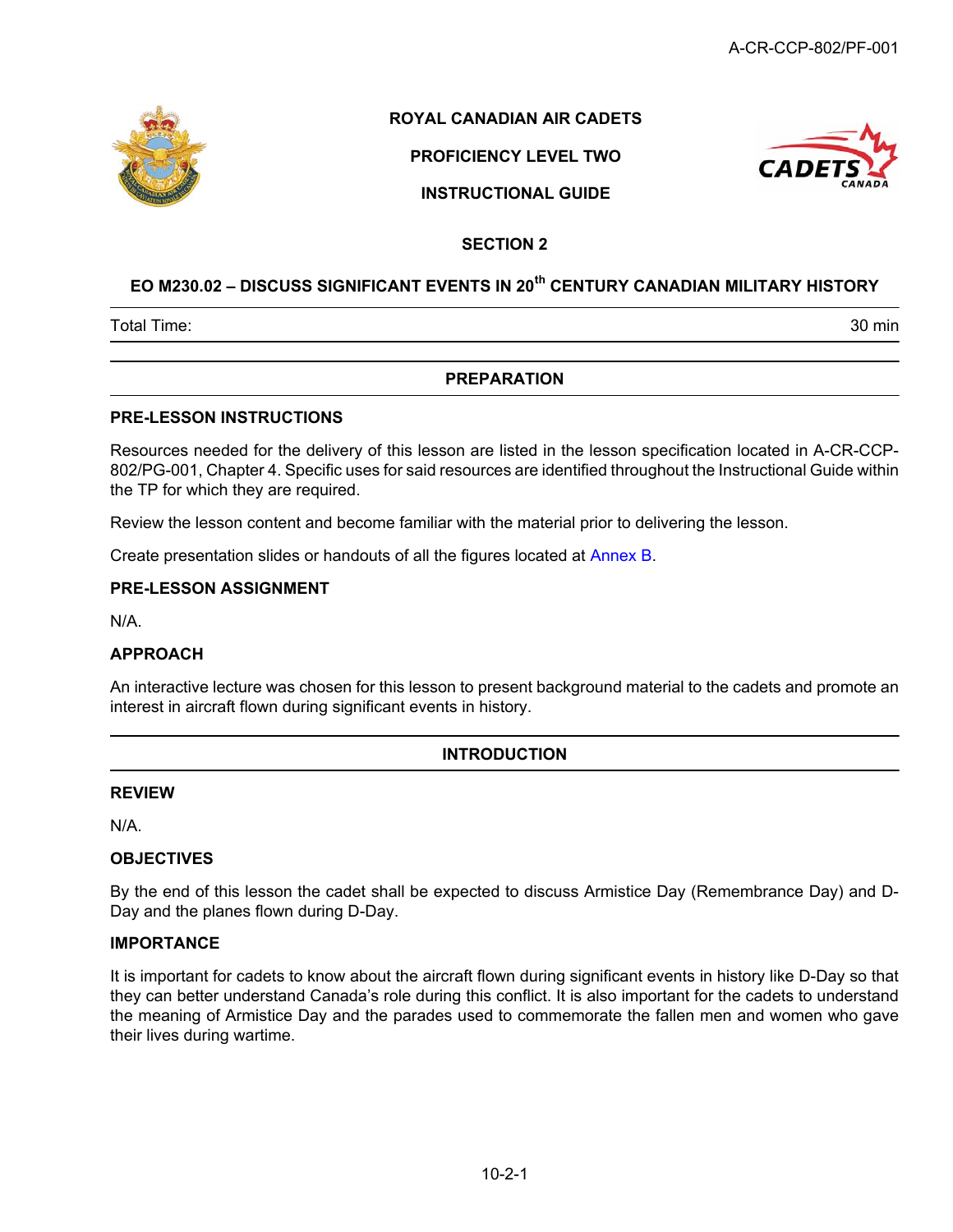# Teaching Point 1 Discuss the Importance of Armistice Day (Remembrance Day)

Time: 10 min Method: Interactive Lecture Communication of the Method: Interactive Lecture

# ANNUAL DAY OF COMMEMORATION

- "At the eleventh hour, of the 11<sup>th</sup> day, of the 11<sup>th</sup> month of the year 1918, after more than four years of continuous fighting, hostilities on the main battlefront of the greatest war in history came to an end" (Brigadier C. N. Barclay, 1968).
- An annual day of commemoration for Canada's war dead began after WWI.  $\bullet$
- With some 60 000 Canadians killed, the war produced a profound sense of loss in a country whose greatest military tragedy to date had been 267 dead in the South African War of 1899-1902.
- The huge cost of the so-called "Great War" was startling for Canada, as it was for all combatant nations.  $\bullet$
- As early as April 1919, Isaac Pedlow, Member of Parliament (MP) for South Renfrew, Ontario, introduced a motion in the House of Commons to institute an annual "Armistice Day" to be held on the second Monday of November.
- Members agreed that there should be a special day to mark the Armistice, but were split over the day on which it should be held.
- Responding to the views of the veterans' community, many argued that it should occur on the actual anniversary of the Armistice–November 11.
- Those who had come through the war felt that a solemn occasion marking the deaths of 60 000 comrades  $\bullet$ was important enough to merit this distinction.
- A special appeal sent out by King George V to the Empire on November 6, urging the year-old Armistice  $\bullet$ be marked by the suspension of all ordinary activities and the observance of two minutes of silence at precisely 11:00 a.m. on November 11, settled the issue.
- This was how Canada marked its first Armistice Day.

# WHAT DOES ARMISTICE DAY MEAN?

The term "armistice" denotes the cessation of hostilities in a conflict and it was used universally for the final silencing of the guns that ended the WWI at 11:00 a.m. on November 11, 1918.

# NAME CHANGE

- On March 18, 1931, A.W. Neil, MP for Comox-Alberni in British Columbia, introduced a motion in the House of Commons to have Armistice Day observed on November 11 and "on no other date."
- Concerns about the holiday's impact on business, he claimed, were "irrelevant."
- At the same time, another MP, C.W. Dickie of Nanaimo, also speaking on behalf of veterans, introduced a motion changing the name from Armistice to Remembrance Day.
- This term, he felt, better "implies that we wish to remember and perpetuate."
- As historian Denise Thompson has suggested, "the term 'Remembrance Day' placed the emphasis squarely upon memory – and by extension upon the soldiers whose deaths were being remembered –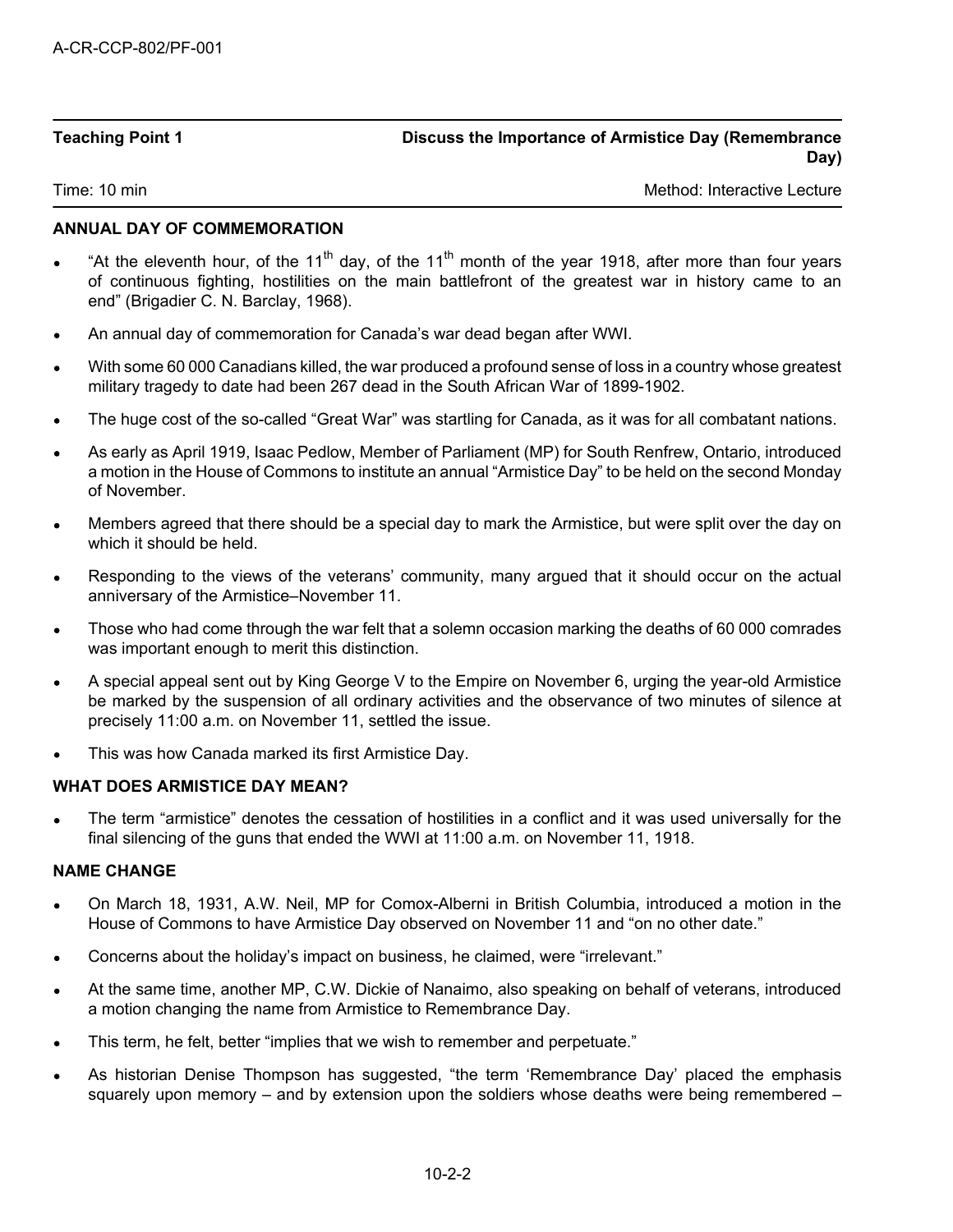rather than upon the Armistice, a political achievement in which rank-and-file soldiers were not directly involved."

- Parliament quickly adopted these resolutions and Canada held its first Remembrance Day on November 11, 1931.
- Remembrance Day has remained the official title for the annual commemoration ever since, although the term Armistice Day is sometimes used interchangeably, but unofficially.
- Remembrance Day, a more flexible and inclusive term, readily accommodates the remembrance of war dead from WWI, WWII, the Korean War, other conflicts and peacekeeping.

# CONFIRMATION OF TEACHING POINT 1

## QUESTIONS

- Q1. When did the annual day of commemoration begin?
- Q2. How did Canada mark its first Armistice Day?
- Q3. When did Canada hold its first Remembrance Day?

## ANTICIPATED ANSWERS

- A1. An annual day of commemoration for Canada's war dead began after World War I.
- A2. A special appeal sent out by King George V to the Empire on November 6, urging the year-old Armistice be marked by the suspension of all ordinary activities and the observance of two minutes of silence at precisely 11:00 a.m. on November 11 settled the issue.
- A3. Canada held its first Remembrance Day on November 11, 1931.

# Teaching Point 2 Discuss How Canadians Commemorate Remembrance Day by Organizing Yearly Ceremonies

Time: 5 min Method: Interactive Lecture Company of Time: 5 min Method: Interactive Lecture

## COMMEMORATING REMEMBRANCE DAY

- Every year, ceremonies are held at cenotaphs in cities and towns across the country, involving prayer, recitations and playing the traditional military bugle calls of "Last Post" followed by "Reveille."
- The largest, carried live by national television networks, is held at the National War Memorial in Ottawa and attended by the Prime Minister, the Governor General and the "Silver Cross Mother," a mother who has actually lost a child or children in action.
- Remembrance Day ceremonies offer veterans the opportunity to remember and salute fallen comrades and all Canadians an occasion to reflect on the sacrifices made and the tragedies endured in their name.

# CONFIRMATION OF TEACHING POINT 2

## **QUESTIONS**

- Q1. What happens every year at cenotaphs?
- Q2. Who attends the country's largest Remembrance Day ceremony?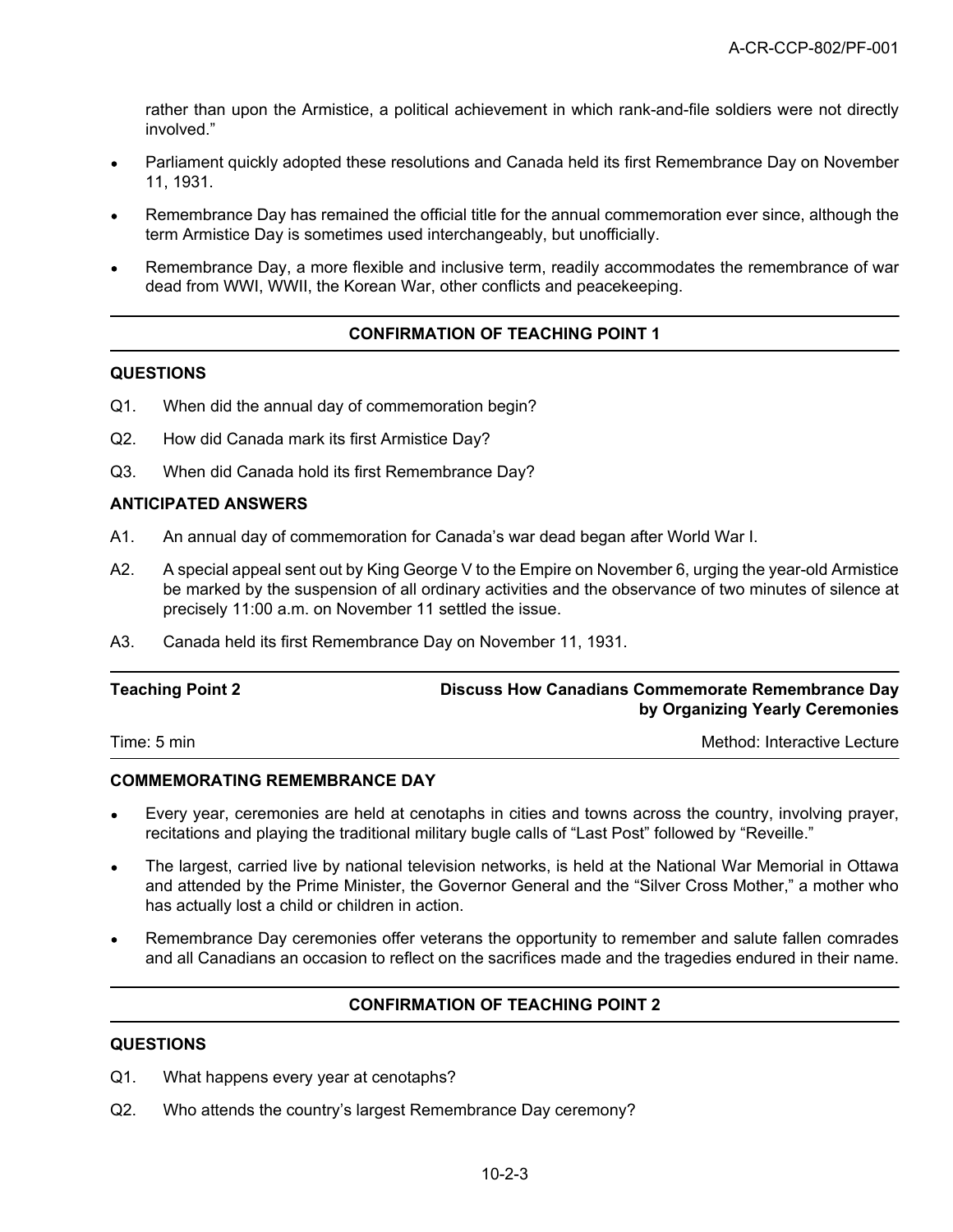Q3. What do Remembrance Day ceremonies offer?

# ANTICIPATED ANSWERS

- A1. Every year ceremonies are held at cenotaphs in cities and towns across the country, involving prayer, recitations and playing the traditional military bugle calls of "Last Post" followed by "Reveille."
- A2. The largest, carried live by national television networks, is held at the National War Memorial in Ottawa and attended by the Prime Minister, the Governor General and the "Silver Cross Mother," a mother who has actually lost a child or children in action.
- A3. Remembrance Day ceremonies offer veterans the opportunity to remember and salute fallen comrades and all Canadians an occasion to reflect on the sacrifices made and the tragedies endured in their name.

Teaching Point 3 Discuss the Importance of D-Day

Time: 5 min Method: Interactive Lecture Companies and Method: Interactive Lecture

## CONFLICT BETWEEN THE ALLIED FORCES AND GERMANY

- On June 6, 1944, the "Second Front" became a reality.
- In the weeks before that, the Allied Air Forces had attacked the transportation network used to move German troops and equipment.
- On D-Day itself, delayed one day by bad weather in the English Channel, powerful air and naval support, as well as ground-breaking specialized armoured vehicles, such as tanks capable of "swimming", helped the infantry to get ashore on five beaches—two each for the Americans and British and one for the Canadians.
- Anglo-American-Canadian forces landed on the open beaches of Normandy, north and west of the city of Caen, France.

# CANADIAN SOLDIERS LANDING AT JUNO BEACH, FRANCE

- Canadian airmen and sailors were among the first into action.
- The Royal Canadian Air Force had already been involved for several months in bombing key enemy targets in the invasion area; roads, bridges, railways, airfields and command and communications centres.
- Now they flew as part of the 171 Allied squadrons that attacked on D-Day.  $\bullet$
- As H-Hour approached, RCAF Lancasters of No. 6 Bomber Group dropped thousands of tons of explosives on German coastal defences.
- While it was still dark in the early hours of June 6, Allied paratroopers, including 450 Canadians, jumped from aircraft or landed in gliders behind German coastal defences.
- 3<sup>rd</sup> Canadian Infantry Division and 2<sup>nd</sup> Canadian Armoured Brigade formed the Canadian assault force on D-Day, while 1<sup>st</sup> Canadian Parachute Battalion jumped as part of the great airborne force protecting the flanks of the landing.
- Canadian destroyers, corvettes, minesweepers, landing ships and landing craft supported the landings,  $\bullet$ as did the many RCAF squadrons overhead.
- Separated by gusty winds, outnumbered and only lightly armed, they nevertheless captured a German headquarters, destroyed a key bridge and seized an important crossroad, all the while sowing confusion and disorder within enemy ranks.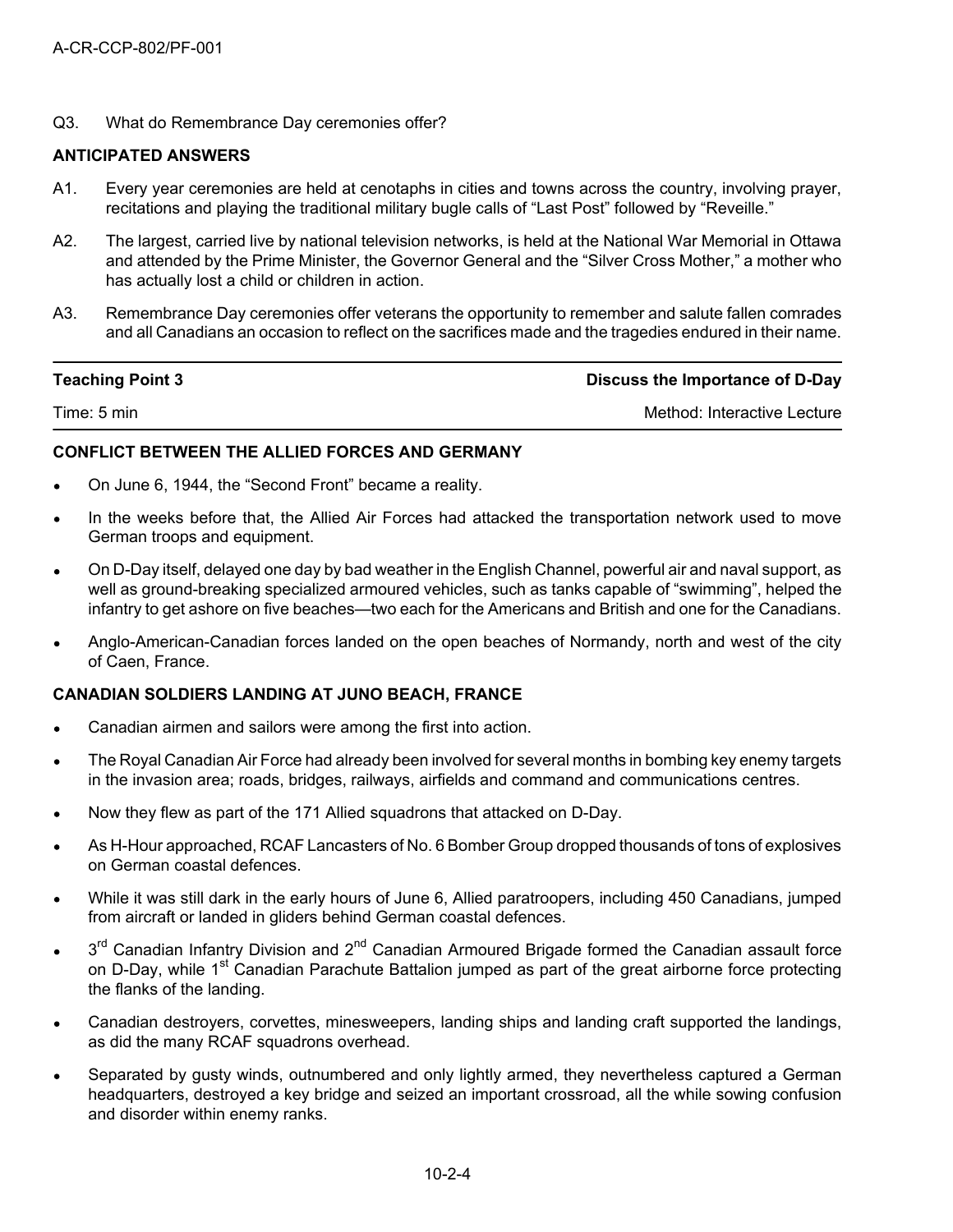340 Canadian soldiers died, 547 were wounded and 47 were taken prisoner.

# CONFIRMATION OF TEACHING POINT 3

# **QUESTIONS**

- Q1. What is the date of D-Day?
- Q2. Between whom was the conflict?
- Q3. How many Canadian soldiers died on D-Day?

## ANTICIPATED ANSWERS

- A1. June 6, 1944.
- A2. The Allied Forces and Germany.
- A3. 340 Canadian soldiers died on D-Day.

Teaching Point 4 **Discuss Aircraft Flown During D-Day** 

Time: 5 min Method: Interactive Lecture Company of Time: 5 min Method: Interactive Lecture

## AIRCRAFT FLOWN DURING D-DAY

## Black and White Striped MK IXB

- The black and white striped MK IXB was a Spitfire.
- The day before D-Day at the RAF Station Tangmere near Chichester in the south of England ground crew painted black and white "invasion stripes" on their Spit IXs.
- In the dangerous skies over France, these markings would indicate to friendly fighters to not shoot.
- Aircraft without stripes were fair game.



Present slide or distribute handouts of Figure 10B-1 to the cadets.

## Halifax LW170

- The Halifax LW170 had an unusual combat history in the RCAF.
- From May to August 1944 this aircraft participated in 28 missions to Germany and France during the critical days preceding and during D-Day.
- The Halifax LW 170 participated in the bombing and destruction of the German heavy guns, which threatened the entire Allied invasion fleet on the historic morning of June 6, 1944.
- Finally, due for major maintenance in August 1944, LW170 was replaced by other Halifaxes and consigned to repairs, or at worst, the scrap yard.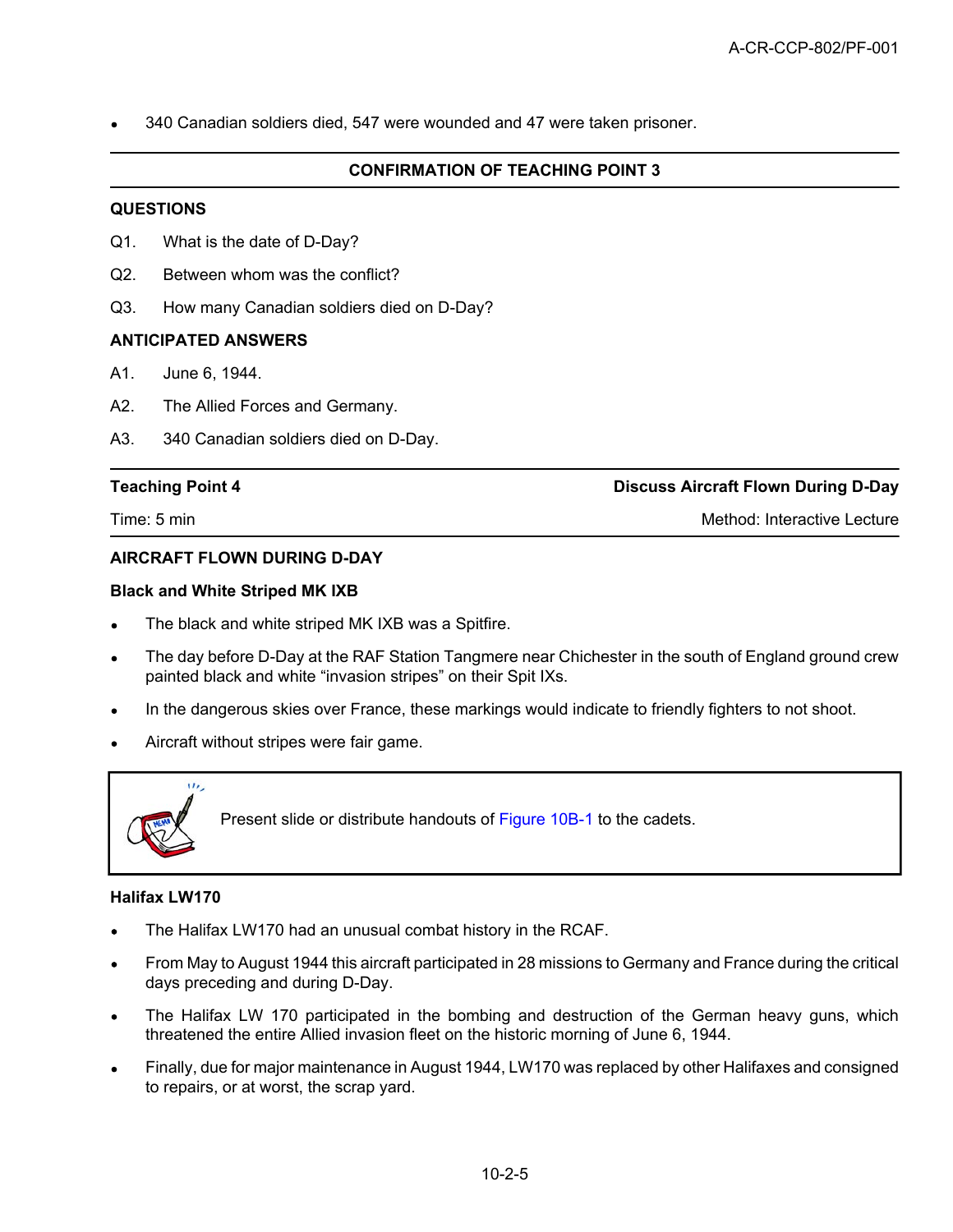Fate intervened and this Halifax was repaired and was to be handed over to a weather patrol squadron where it soldiered on until just after the end of the war in 1945.



Present slide or distribute handouts of Figure 10B-2 to the cadets.

## RCAF Lancaster

- The four-engine Avro "Lancaster", a direct development of the unsuccessful twin-engine Manchester became the 'mighty pulveriser' of the RAF's Bomber Command, able to carry the great 990 kg "Ten-Ton Tessie", also known as the "Grand Slam", the heaviest bomb-load lifted by any bomber of WWII.
- Its most notable exploits were the breaching of the Mohne and Eder dams in the Ruhr, Germany in May  $\bullet$ 1943 and also the sinking of the German battleship Tirpitz in November 1944.
- A total of 420 Lancaster Xs were built in Canada in Malton, Ontario and Canadian units in the Commonwealth Tiger Force would have flown Lancaster Xs in the Pacific had the war lasted into 1946.
- After service with the twelve squadrons of the RCAF's No. 6 Group in Bomber Command during the war, the Lancaster was used by the RCAF in varied post-war roles, including photo reconnaissance, air/sea rescue and maritime reconnaissance.
- The Lancaster was finally retired from the RCAF on April 1, 1964, after being used in service for more than twenty years.



Present slide or distribute handouts of Figure 10B-3 to the cadets.

# CONFIRMATION OF TEACHING POINT 4

## **QUESTIONS**

- Q1. What did the black and white stripes indicate to friendly fighters?
- Q2. How many missions did the Halifax LW170 participate in during the critical days preceding and during D-Day?
- Q3. What was the Lancaster's most notable exploits?

# ANTICIPATED ANSWERS

- A1. In the dangerous skies over France these markings would indicate to friendly fighters to not shoot.
- A2. From May to August 1944 this aircraft participated in 28 missions to Germany and France during the critical days preceding and during D-Day.
- A3. Its most notable exploits were the breaching of the Mohne and Eder dams in the Ruhr, Germany in May, 1943, and the sinking of the German battleship Tirpitz in November 1944.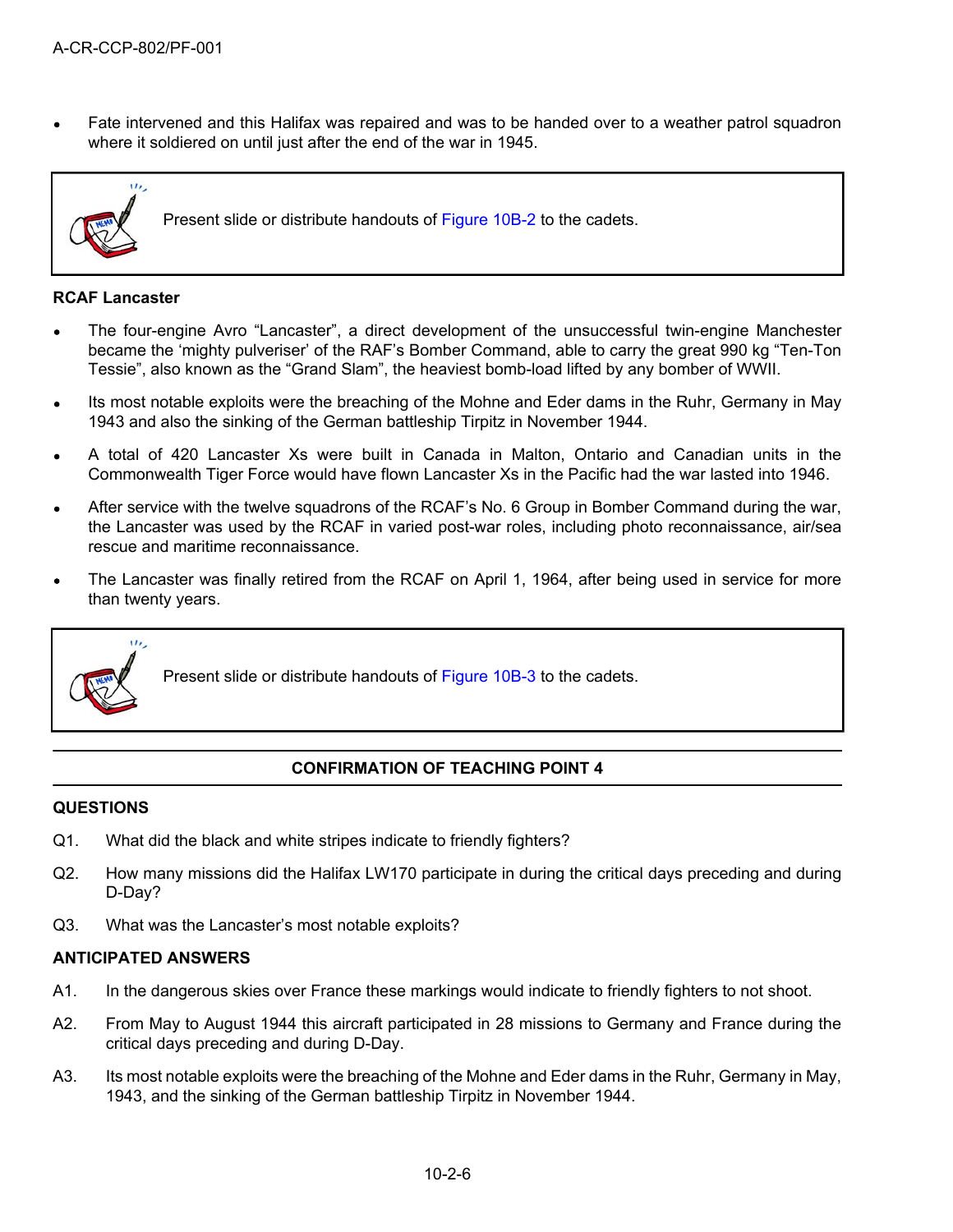# END OF LESSON CONFIRMATION

## QUESTIONS

- Q1. What does the term "armistice" mean and what is Armistice Day?
- Q2. Why did Armistice Day change to Remembrance Day?
- Q3. Who were among the first into action at Juno Beach?

## ANTICIPATED ANSWERS

- A1. The term "armistice" denotes the cessation of hostilities in a conflict and it was used universally for the final silencing of the guns that ended the WWI at 11:00 a.m. on November 11, 1918.
- A2. Remembrance Day, a more flexible and inclusive term, readily accommodates the remembrance of war dead from WWI, WWII, the Korean War, other conflicts, and peacekeeping.
- A3. Canadian airmen and sailors were among the first into action.

# **CONCLUSION**

## HOMEWORK/READING/PRACTICE

N/A.

## METHOD OF EVALUATION

N/A.

# CLOSING STATEMENT

It is important for cadets to know about the aircraft flown during significant events like D-Day so that they can better understand Canada's role during this conflict. It is also important for the cadets to understand the meaning of Armistice Day and the parades used to commemorate the fallen men and women who gave their lives during wartime.

## INSTRUCTOR NOTES/REMARKS

This class should be taught before the Remembrance Day parade so cadets may gain an appreciation and full understanding of the significance behind this event.

- A3-033 Canada's Air Force, Aircraft: Historical Aircraft. (2006) Retrieved 31 October 2006, from http:// www.airforce.forces.gc.ca/equip/historical/hist\_e.asp.
- A3-040 Halifax 57 Rescue. (Canada). LW170 Proposal. Retrieved 20 February 2007, from http:// www.57rescuecanada.comLocatingLW170/LW170\_Proj\_Proposal.htm.
- A3-041 DND. (2005). D-Day. Retrieved 20 February 2007, from http://forces.gc.ca/site/Feature-Story/2003/jun03/06\_f\_e.asp.
- A3-042 Milberry, L. and Halliday, H. (1990). The Royal Canadian Air Force at War 1939-1945. Toronto, ON: CANAV Books.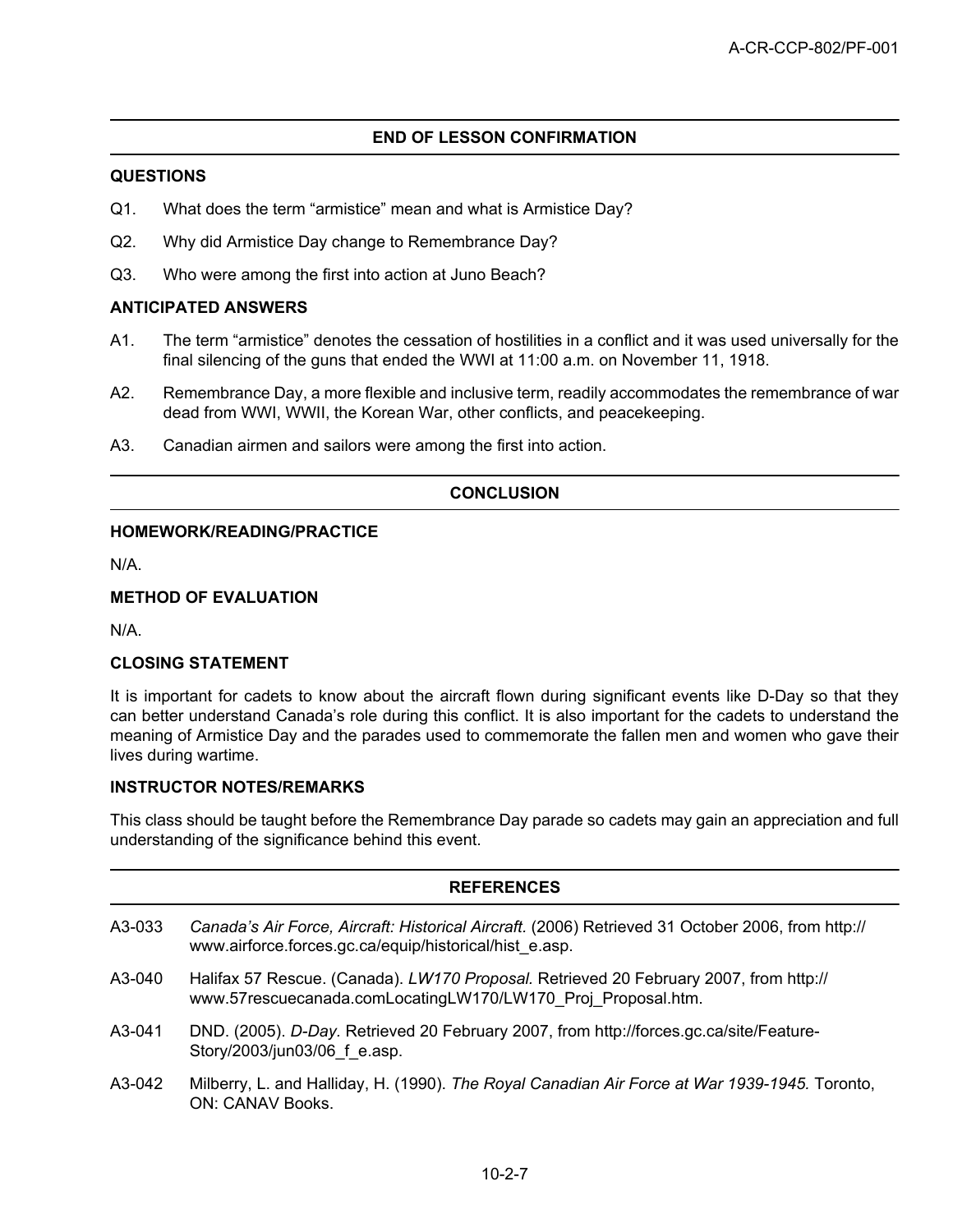- A3-043 National Defence. (2004). Halifax Bomber. Retrieved 22 March 2007, from http:// www.airforce.gc.ca/equip/historical/Halifax\_e.asp.
- C3-080 Canada War Museum. (2003). Remembrance Day: Armistice Day. Retrieved 19 February 2007, from http://www.warmuseum.ca/cwm/remember/armisticeday\_e.html.
- C3-081 Canada War Museum. (2003). Remembrance Day: Armistice Day Becomes Remembrance Day. Retrieved 19 February 2007, from http://www.warmuseum.ca/cwm/ remember/1931remembrance\_e.html.
- C3-082 Rich Thistle Studio. (1993). The Fire at Canadian Warplane Heritage Museum. Retrieved 20 February 2007, from http://www.richthistle.com/article\_include.php?i=a12\_into\_the\_blue.php.
- C3-083 Canada War Museum. (2003). D-Day and the Normandy Campaigns. Retrieved 16 February 2007, from http://www.civilization.ca/cwm/newspapers/operations/ddaynormandy\_e.html.
- C3-126 Brigadier C.N. Barclay. (1968). Armistice 1918. London, UK: Dent, J. M. & Sons LTD.
- C3-127 Canadian Warplane Heritage Museum. (2007). Avro Lancaster. Retrieved 22 March 2007, from http://secure.warplane.com/pages/aircraft\_lancaster.html.
- C3-128 RCAF.com (2007). Avro Lancaster. Retrieved 22 March 2007, from http://www.rcaf.com/aircraft/ bombers/Lancaster/index.php?name=Lancaster.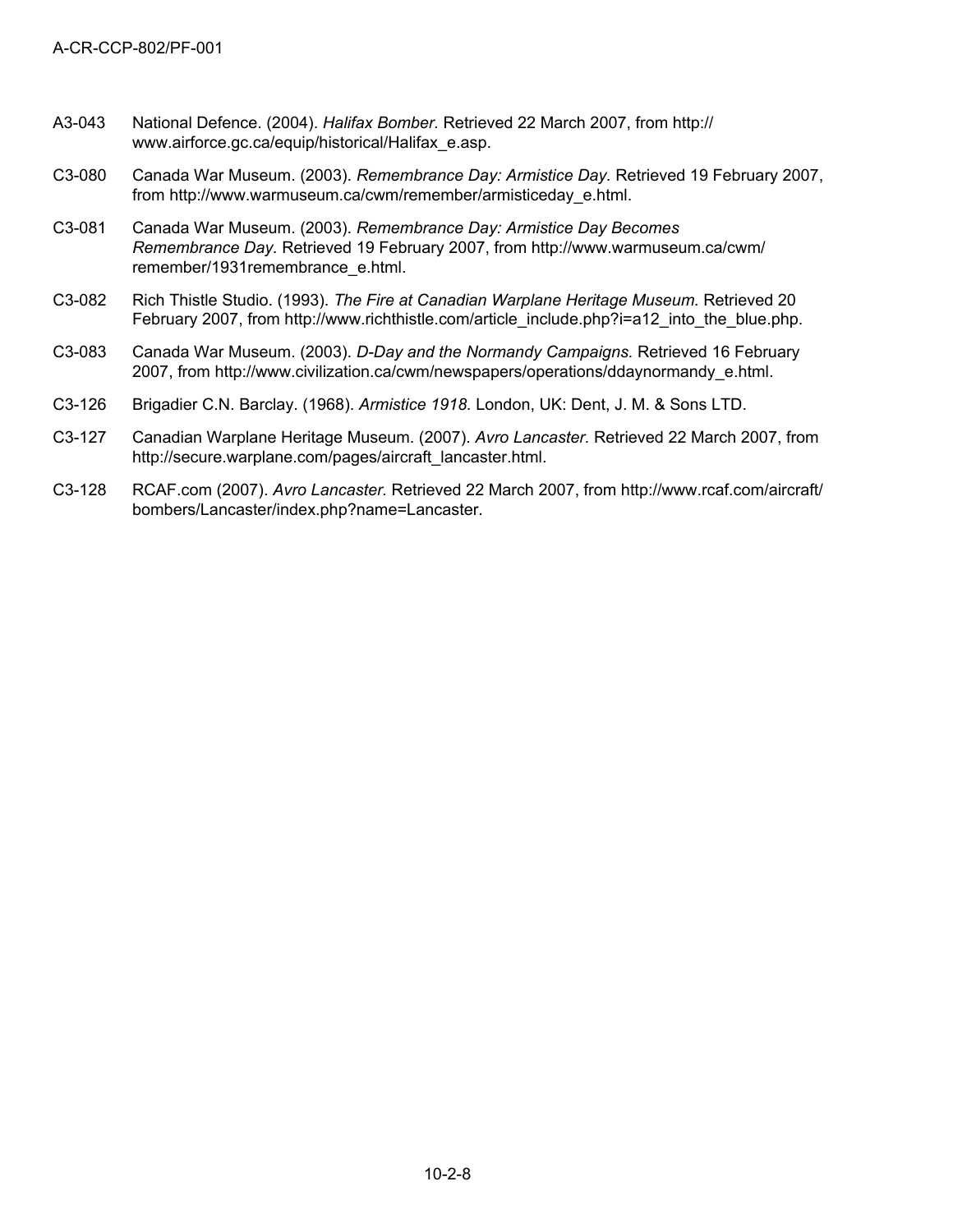# AIRCRAFT FLOWN DURING WWI AND WWII



Aviation History, The Sopwith Triplane – Great Britain. (2006). The Aviation History On-Line Museum. Retrieved 20 March 2007, from http://www.aviation-history.com/sopwith/triplane.htm

Figure 10A-1 A Sopwith Triplane



Aces and Aircraft of World War I, 2007, The Aerodrome. Bristol F.2B Fighter. Retrieved 20 March 2007, from http://www.theaerodrome.com/aircraft/gbritain/bristol\_f2b.php

Figure 10A-2 Bristol F.2B Fighter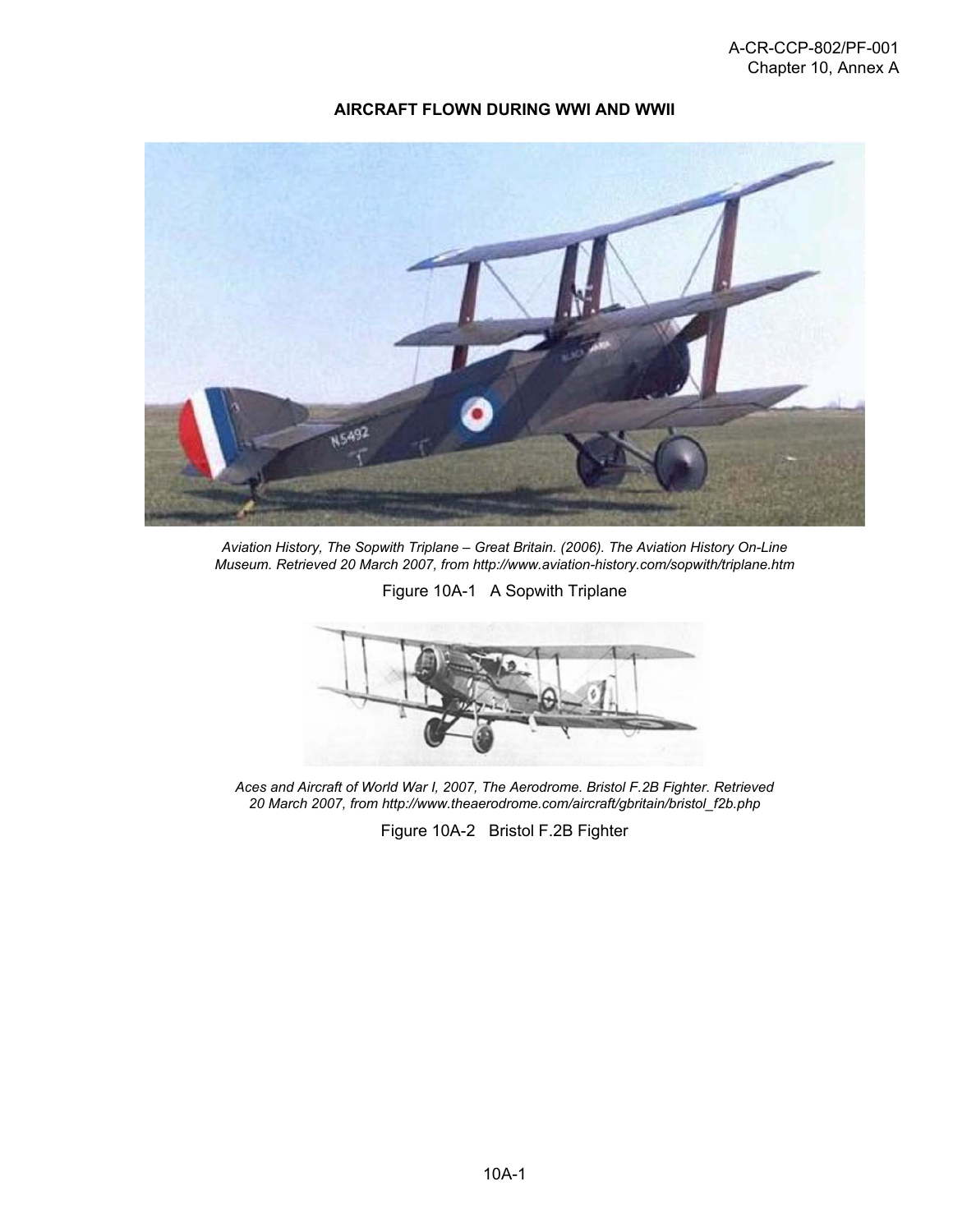

"Consolidated B-24 Liberator Bomber", Beehive Hockey Photos (2006). Retrieved 20 March 2007, from http://www.beehivehockey.com/photo\_18liberator.htm

Figure 10A-3 B-24 Liberator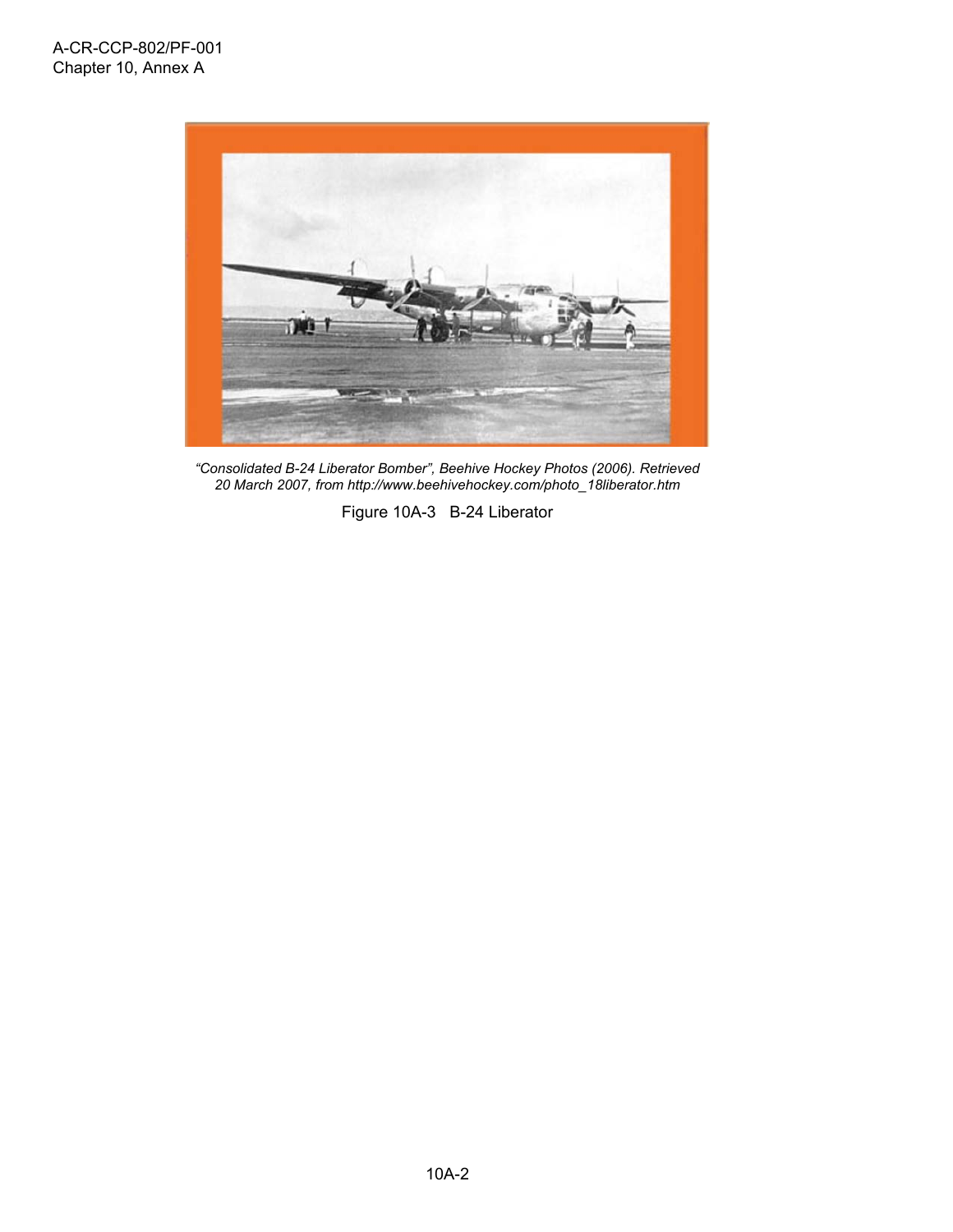

Department of National Defence. (2006). Canadian Forces Aircraft. Retrieved 20 March 2007, from http://www.airforce.forces.gc.ca/equip/grfx/equip\_gallery/historic\_gallery/wallpaper/harvarda9.jpg

Figure 10A-4 Curtiss 87A Kittyhawk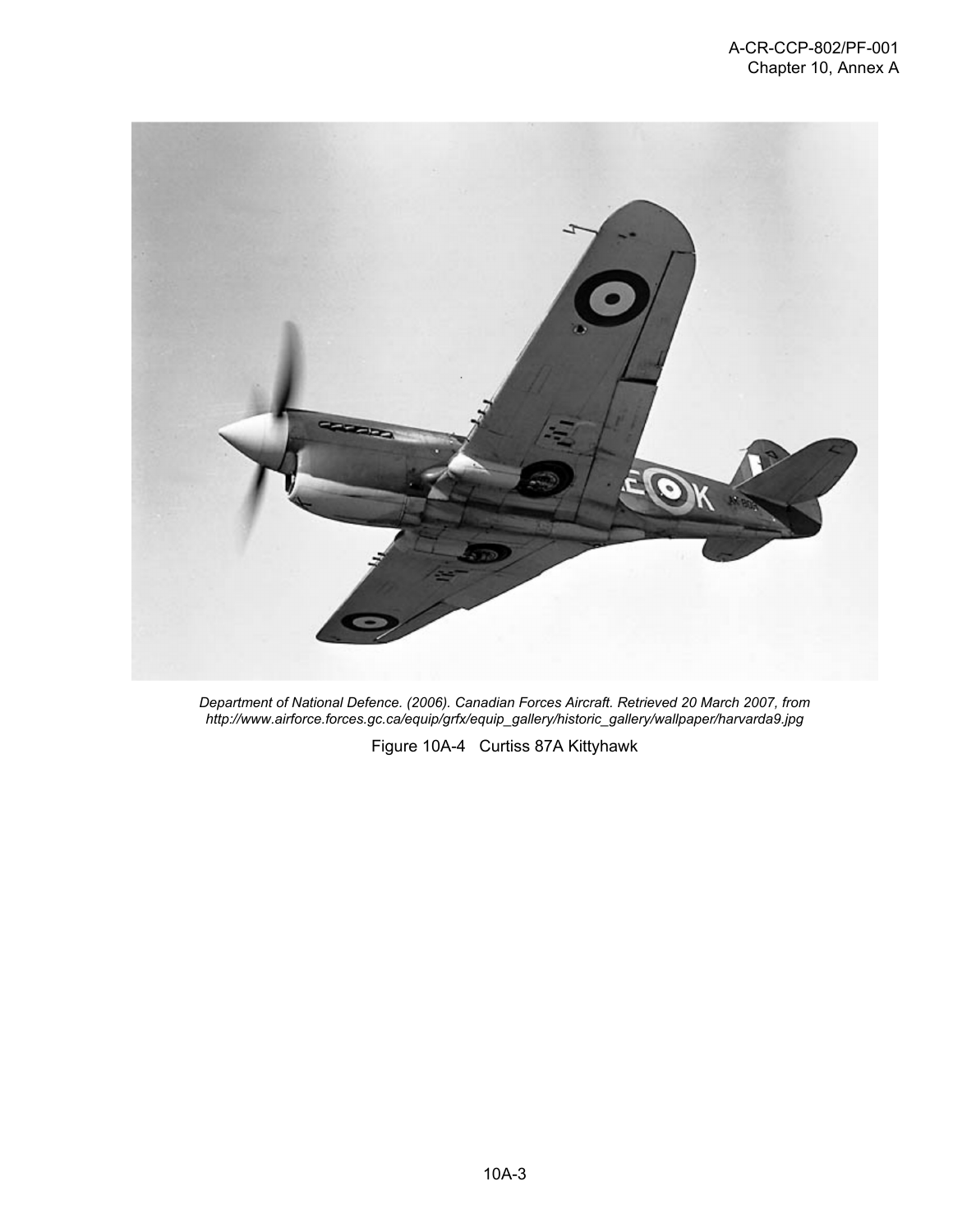

Department of National Defence. (2006). Canadian Forces Aircraft. Retrieved 20 March 2007, from http://www.airforce.forces.gc.ca/equip/grfx/equip\_gallery/historic\_gallery/wallpaper/harvarda9.jpg

Figure 10A-5 The Hawker Mark 1 Hurricane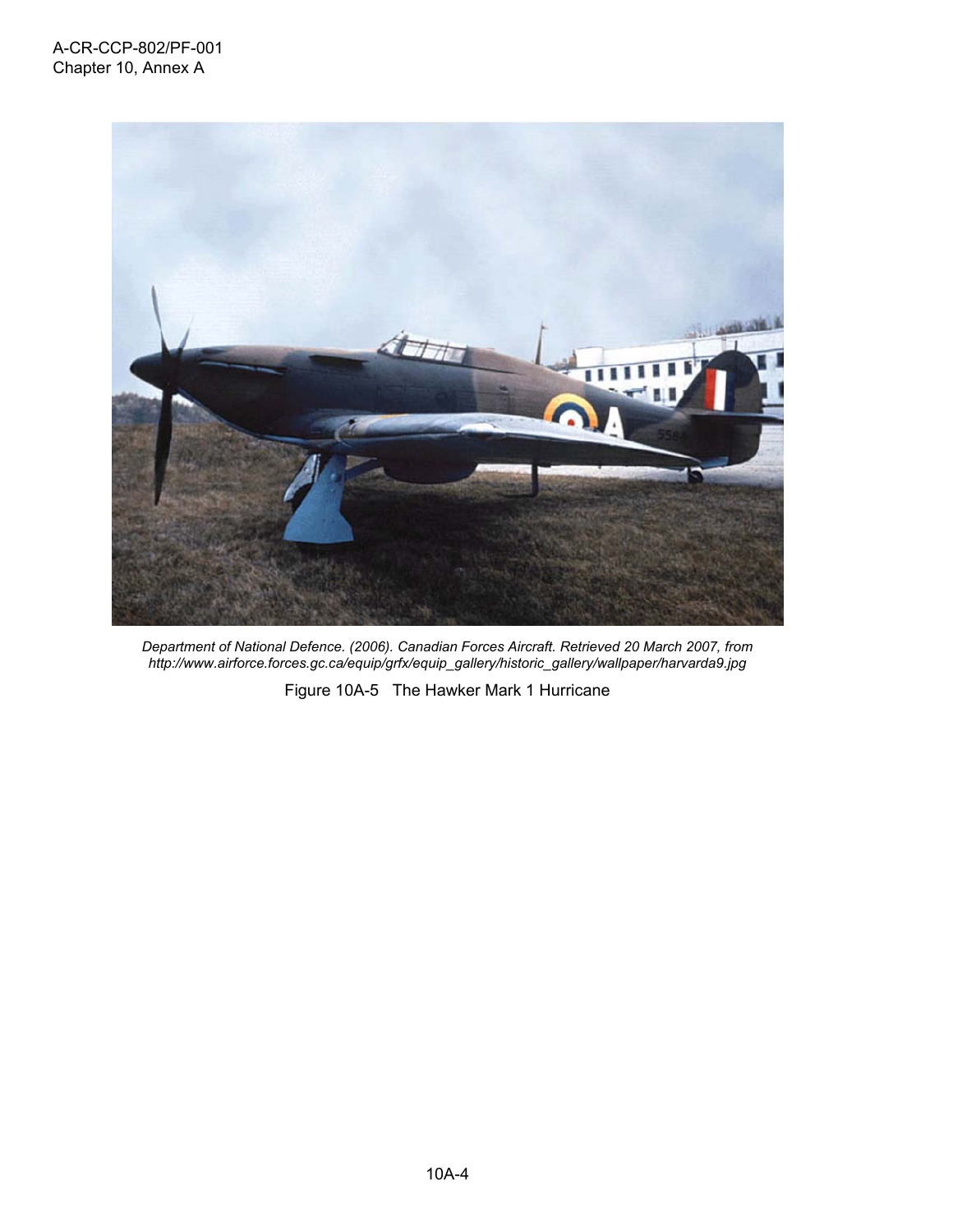

Department of National Defence. (2006). Canadian Forces Aircraft. Retrieved 20 March 2007, from http://www.airforce.forces.gc.ca/equip/historical/spitfirelst\_e.asp

Figure 10A-6 The Spitfire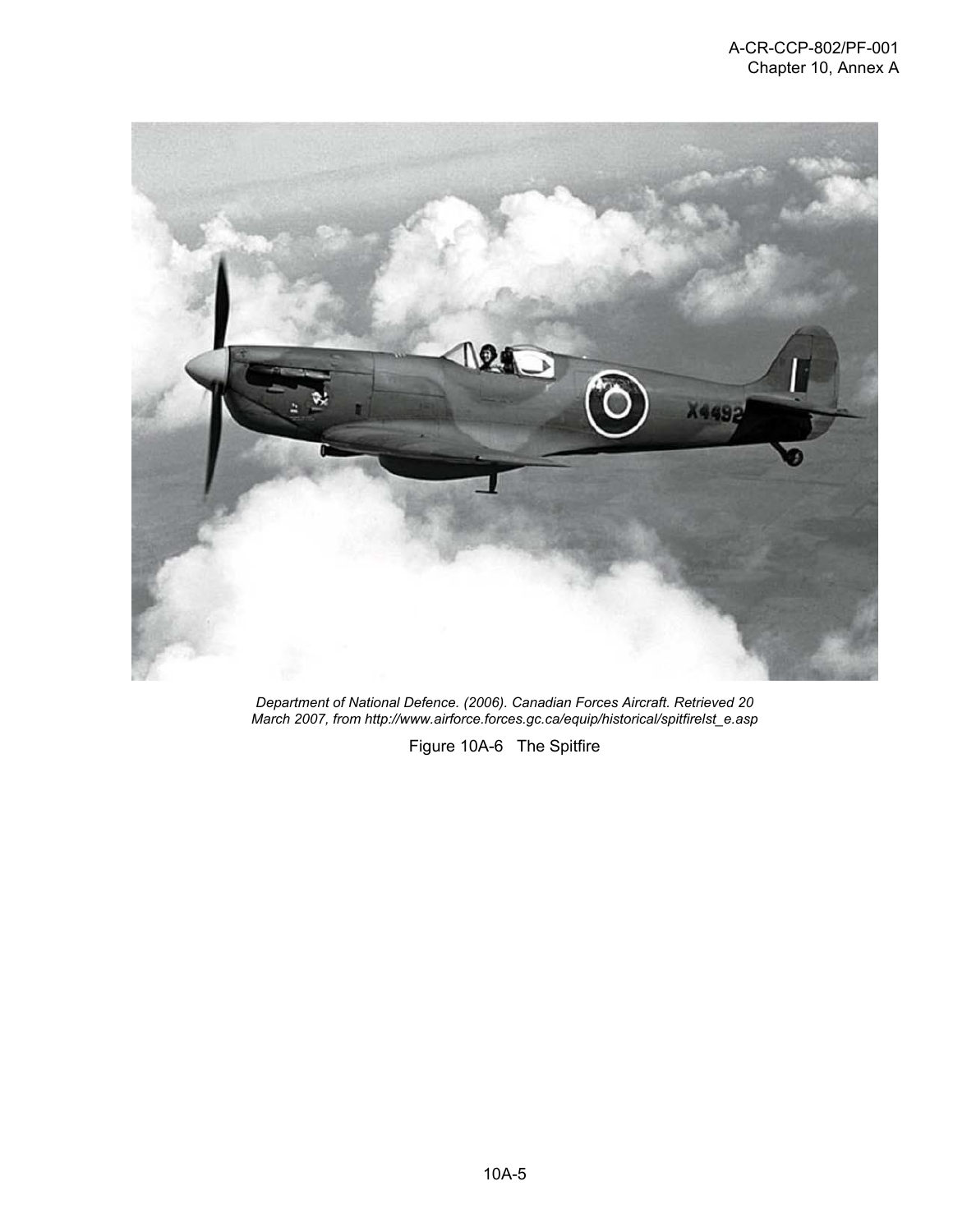THIS PAGE INTENTIONALLY LEFT BLANK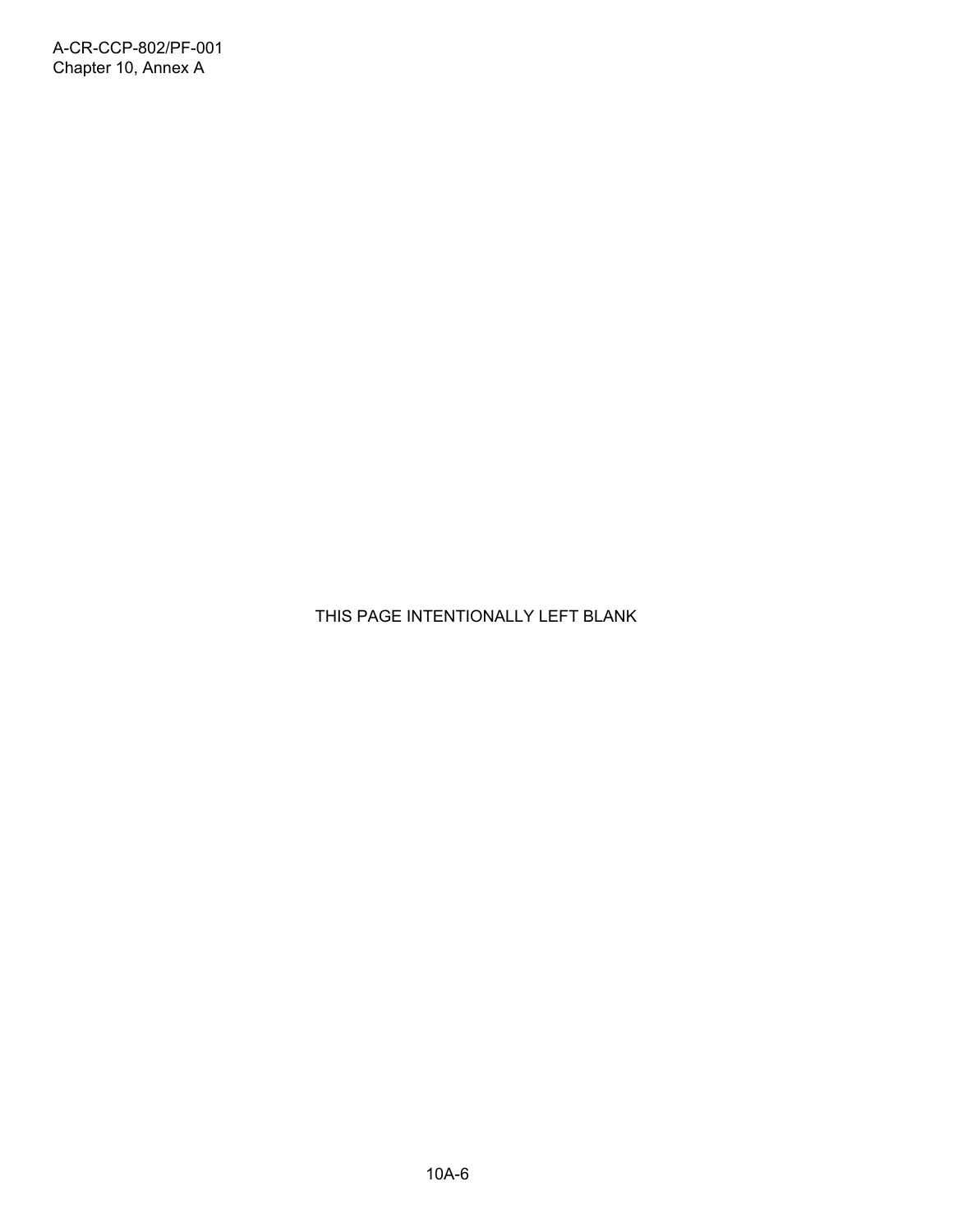## AIRCRAFT FLOWN DURING D-DAY

![](_page_26_Picture_2.jpeg)

![](_page_26_Picture_3.jpeg)

Above: It's the day before D-Day and at RAF Station Tangmere near Chicester in the south of England groundcrew of 411 Squadron are hastily<br>painting white and black "invasion stripes" on one<br>of their Spit Ix's. In the crazy skies over France the next day these markings would tell friendly flak and fighters not to shoot. Aircraft without stripes would be fair game. In the second photo at left, the simple de lan game. In the second photo at left, the simple<br>effectiveness of their stripes is evident on a Spit.<br>(DND PI30827, RE20421-1)

L. Milberry and H. Halliday, The Royal Canadian Air Force at War 1939-1945, CANAV Books (p. 171) Figure 10B-1 Black and White Painted Spitfire IX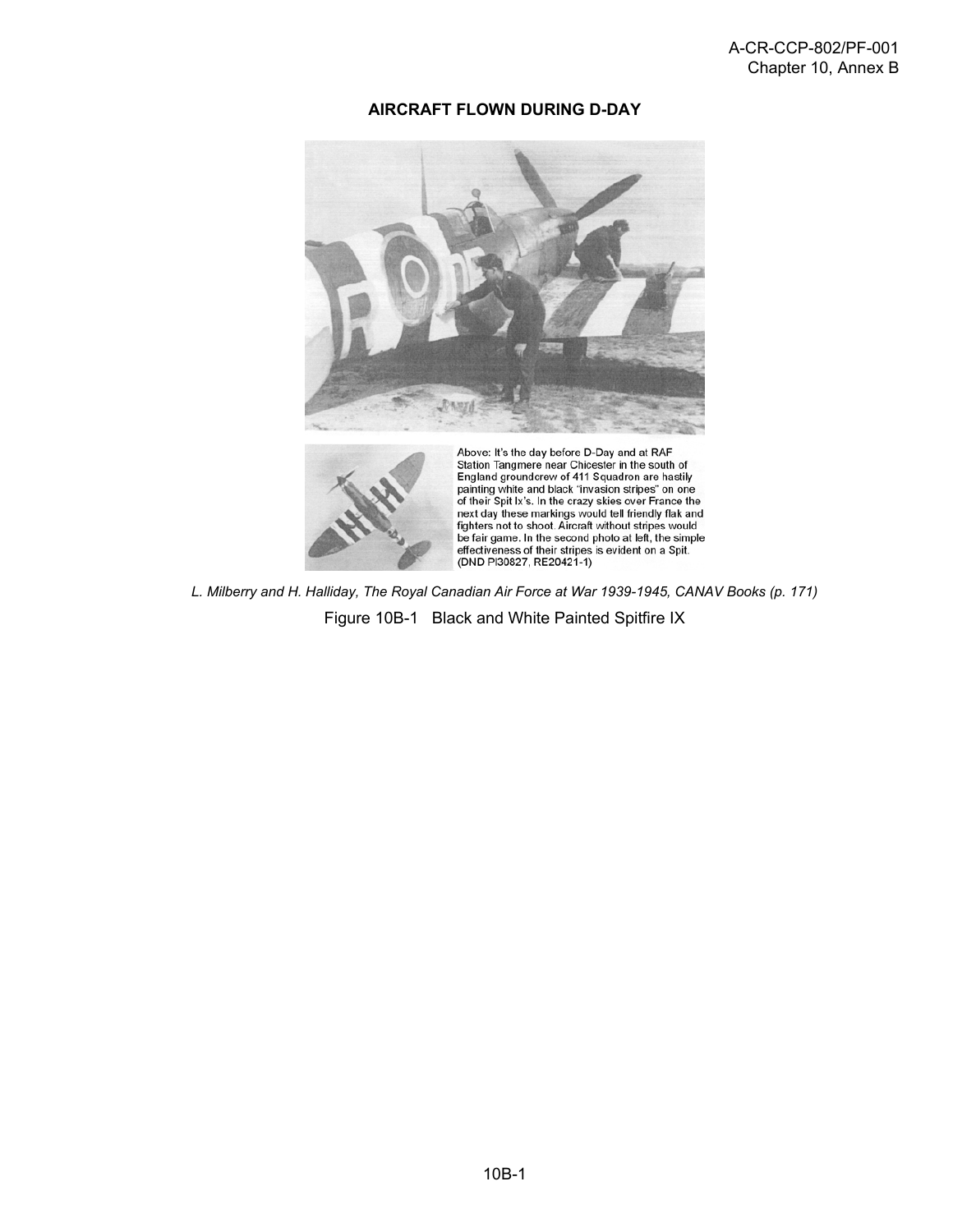![](_page_27_Picture_1.jpeg)

Department of National Defence. (2004). Canadian Forces Historical Aircraft. Retrieved 22 March 2007, from http://www.airforce.forces.gc.ca/equip/historical/Halifax\_e.asp

Figure 10B-2 Halifax Bomber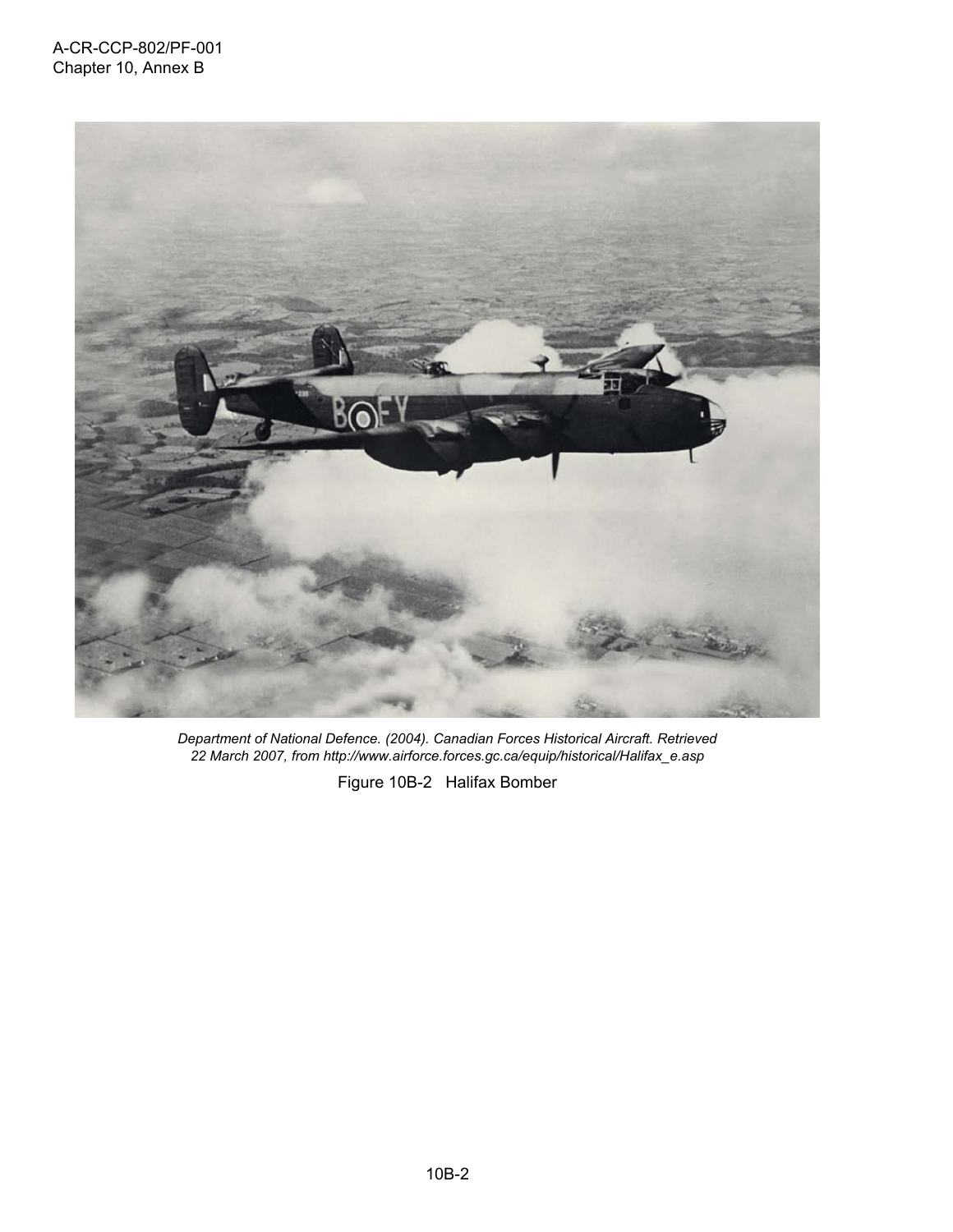![](_page_28_Picture_1.jpeg)

Department of National Defence. (2006). Canadian Forces Aircraft. Retrieved 22 March 2007, from http://www.airforce.forces.gc.ca/equip/grfx/equip\_gallery/historic\_gallery/wallpaper/lanc.jpg

Figure 10B-3 The Avro 683 Lancaster